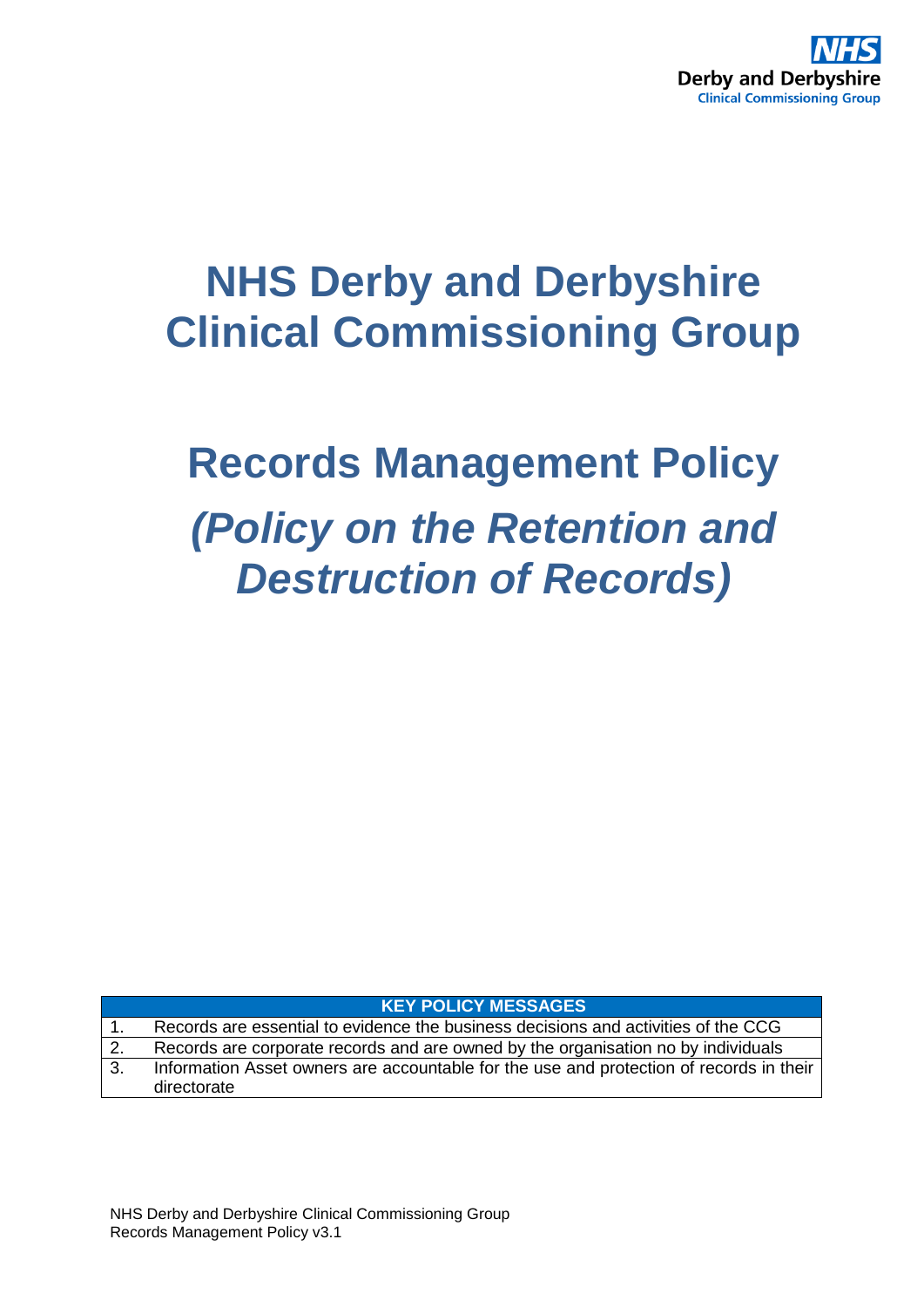## **VERSION CONTROL**

| Title:                                                   | <b>Records Management Policy</b>                                                                                                                                                                                                                                                                                                                                               |  |  |
|----------------------------------------------------------|--------------------------------------------------------------------------------------------------------------------------------------------------------------------------------------------------------------------------------------------------------------------------------------------------------------------------------------------------------------------------------|--|--|
| Supersedes:                                              | IG04 - Information Lifecycle Management Policy<br>$\bullet$<br>IG05 - Records Management Policy<br>IG06 - Information Asset Register Procedure<br>IG08 - DPIA Guidance Document<br>IG81 - Data Quality Policy<br>IG19 - Information Risk Policy<br>IG22 - Safe Haven Procedure                                                                                                 |  |  |
| Description of Amendment(s): Version 1.0 - Initial Draft | Version 2.0 - January 2020.<br>Version 3.0 - Version number updated following approval at<br>Governance Committee November 2020.<br>Version 3.1 – Compliance statement added to Target<br>Audience.                                                                                                                                                                            |  |  |
| <b>Financial Implications:</b>                           | Not Applicable                                                                                                                                                                                                                                                                                                                                                                 |  |  |
| <b>Policy Area:</b>                                      | <b>Corporate Delivery</b>                                                                                                                                                                                                                                                                                                                                                      |  |  |
| Version No:                                              | Version 3.1                                                                                                                                                                                                                                                                                                                                                                    |  |  |
| Author:                                                  | IG Team (Ruth Lloyd, Information Governance Manager &<br>Emma Holt, Information Governance Assistant)                                                                                                                                                                                                                                                                          |  |  |
| Approved by:                                             | SIRO and Governance Committee, 12 November 2020                                                                                                                                                                                                                                                                                                                                |  |  |
| <b>Effective Date:</b>                                   | November 2020                                                                                                                                                                                                                                                                                                                                                                  |  |  |
| <b>Review Date:</b>                                      | November 2022                                                                                                                                                                                                                                                                                                                                                                  |  |  |
| List of referenced policies                              | N/A                                                                                                                                                                                                                                                                                                                                                                            |  |  |
| Key Words section (metadata                              | Records                                                                                                                                                                                                                                                                                                                                                                        |  |  |
| for search facility online)                              | <b>Retention</b>                                                                                                                                                                                                                                                                                                                                                               |  |  |
|                                                          | <b>Destruction</b>                                                                                                                                                                                                                                                                                                                                                             |  |  |
|                                                          | <b>Timescales</b>                                                                                                                                                                                                                                                                                                                                                              |  |  |
|                                                          | Compliance                                                                                                                                                                                                                                                                                                                                                                     |  |  |
|                                                          | <b>Organisational Memory</b><br>Information Governance                                                                                                                                                                                                                                                                                                                         |  |  |
| <b>Reference Number</b>                                  | IG03                                                                                                                                                                                                                                                                                                                                                                           |  |  |
| <b>Target Audience</b>                                   | CCG approved policies apply to all employees, contractors,<br>volunteers, and others working with the CCG in any capacity.<br>Compliance with CCG policy is a formal contractual<br>requirement and failure to comply with the policy, including<br>any arrangements which are put in place under it, will be<br>investigated and may lead to disciplinary action being taken. |  |  |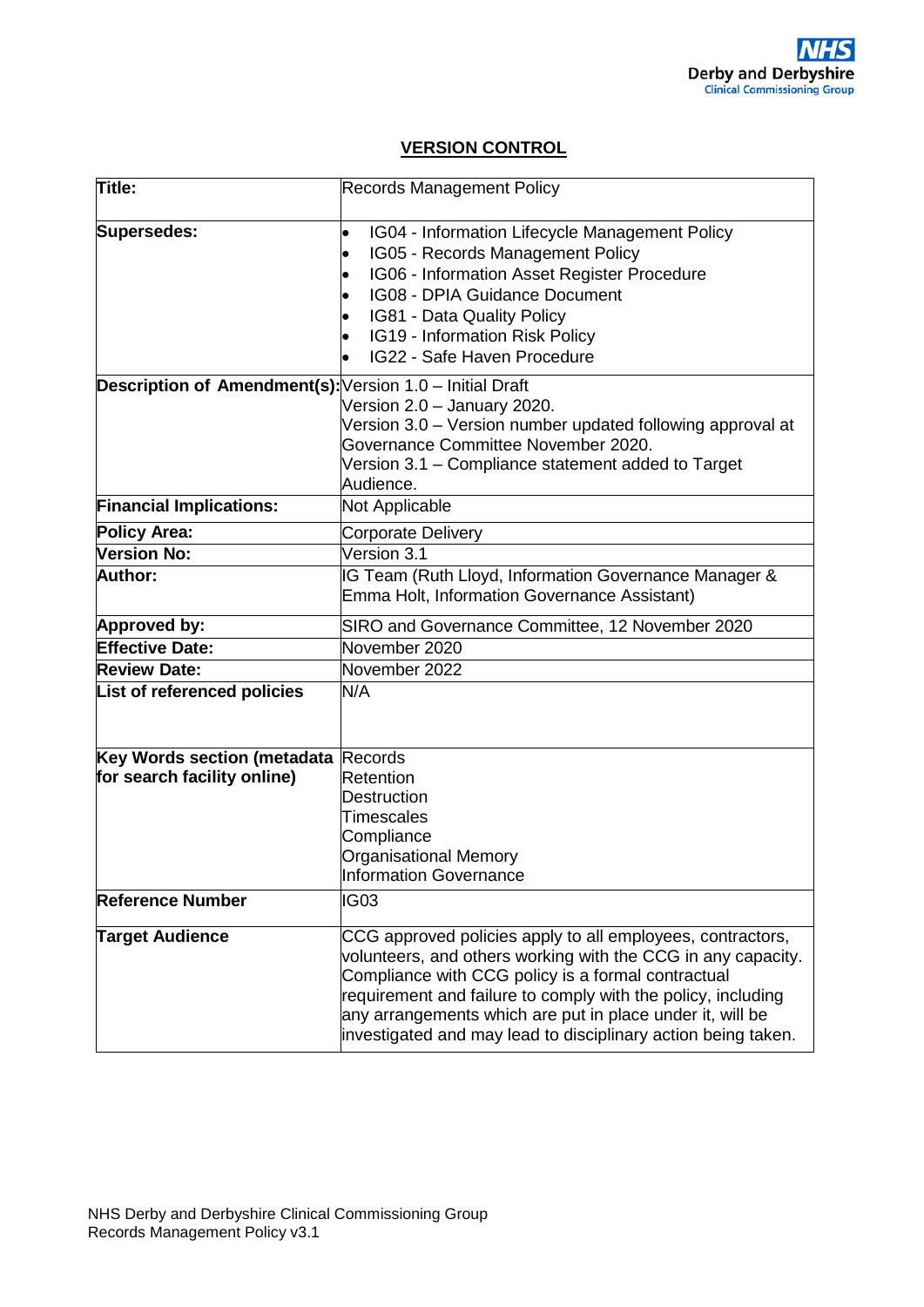## **CONTENTS**

| 1.  |                                                                                   |  |  |
|-----|-----------------------------------------------------------------------------------|--|--|
| 2.  |                                                                                   |  |  |
| 3.  |                                                                                   |  |  |
| 4.  |                                                                                   |  |  |
| 5.  |                                                                                   |  |  |
| 6.  |                                                                                   |  |  |
| 7.  |                                                                                   |  |  |
| 8.  | Data Protection by Design and Default Principles - and the implementation of Data |  |  |
| 9.  |                                                                                   |  |  |
| 10. | The Management of Information Risk - including information flow mapping 15        |  |  |
| 11. |                                                                                   |  |  |
| 12. |                                                                                   |  |  |
| 13. |                                                                                   |  |  |
| 14. |                                                                                   |  |  |
| 15. |                                                                                   |  |  |
| 16. |                                                                                   |  |  |
|     |                                                                                   |  |  |
|     | Appendix 2 - Information Asset Owner (IAO) Annual Assurance Statement to SIRO22   |  |  |
|     |                                                                                   |  |  |
|     |                                                                                   |  |  |
|     | Appendix 5 - Best Practice Principles in Naming Files and Folders 31              |  |  |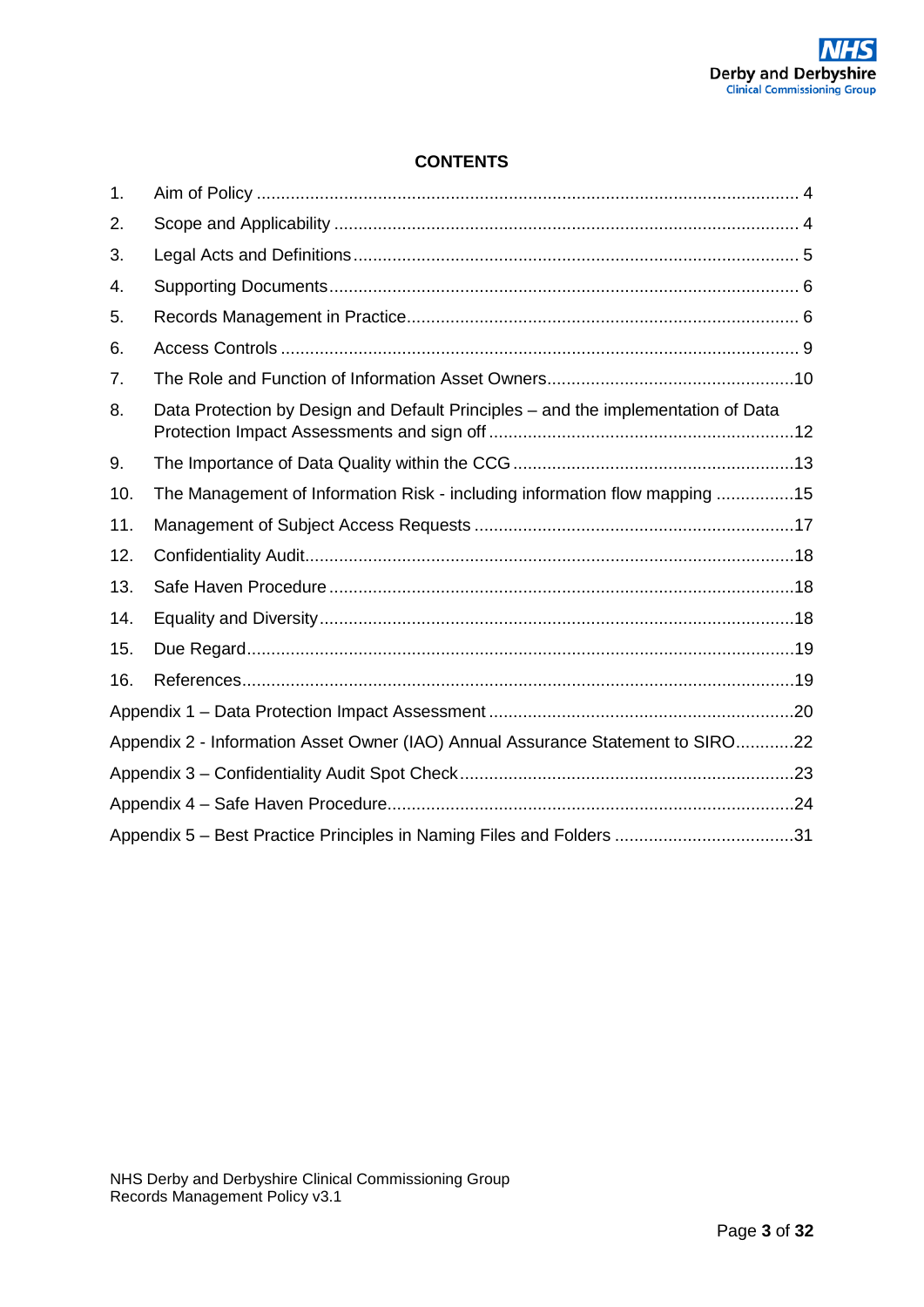#### <span id="page-3-0"></span>**1. AIM OF POLICY**

- 1.1 All NHS records held by the CCG are public records under the Public Records Act 1958. Under the Act, the Secretary of State for Health and Social Care and all NHS organisations have a duty to safeguard this information throughout its lifecycle, including the eventual disposal of all types of records. Furthermore, the destruction of records is irreversible and could have serious consequences that could be detrimental to the reputation of the CCG and the delivery of care in the local area.
- 1.2 By enforcing a written policy on Records Retention and Destruction, the CCG can:
- 1.2.1 help to protect itself against liability for the actions of its staff;
- 1.2.2 protect the reputation of the CCG, its staff and the NHS;
- 1.2.3 ensure statutory and regulatory compliance;
- 1.2.4 make clear to staff whom they should contact about any aspect of records management.
- 1.3 This policy provides a clear and easily understood framework for the CCGs management of records, including:
- 1.3.1 creation, maintenance, review and destruction of records (Lifecycle management);
- 1.3.2 retention and Destruction timescale guidance;
- 1.3.3 access controls;
- 1.3.4 the Role and function of Information Asset Owners;
- 1.3.5 Data Protection by design and default principles and the implementation of Data Protection Impact Assessments and sign off;
- 1.3.6 the importance of Data Quality within the CCG;
- 1.3.7 the management of information risk- including Information flow mapping;
- 1.3.8 the creation and management of Privacy Notices;
- 1.3.9 safe haven processes adopted within the CCG;
- <span id="page-3-1"></span>1.3.10 management of Subject Access Requests.

#### **2. SCOPE AND APPLICABILITY**

2.1 This policy governs the use of and retention of all records processed (Held, Obtained, Recorded, Used and Shared) by the CCG.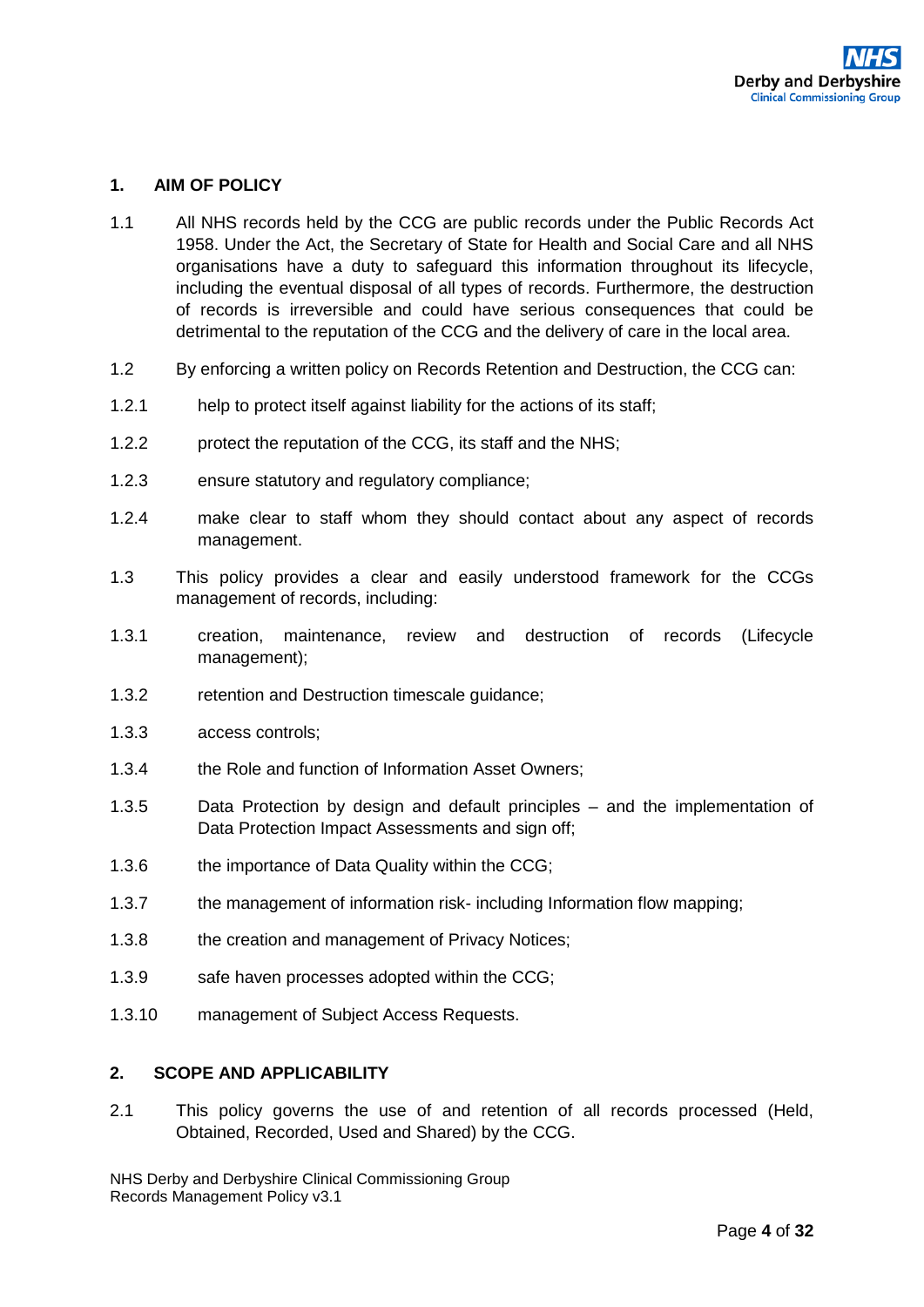- 2.2 This policy applies to all records held in digital or paper format, and all Information Asset Owners have received training on the appropriate management of records for which they have accountability.
- 2.3 This policy applies to all employees (permanent, seconded, contractors, management and clinical trainees, apprentices, temporary staff and volunteers) of the CCG, referred to in this policy collectively as 'staff'. Third Parties with whom the CCG may agree information sharing protocols will be governed by the associated information sharing agreements and will be made aware of this policy. All staff are responsible for the safe management of the information and records they process (any information Held, Obtained, Recorded, Used, or Shared) as part of their role.
- 2.4 Adherence to this policy forms part of the employee's employment contract, and as such any breach of this policy can be considered within disciplinary procedures.

## <span id="page-4-0"></span>**3. LEGAL ACTS AND DEFINITIONS**

#### 3.1 **Legal Acts**

The law which provides the framework for the management of the above includes:

- General Data Protection Regulation;
- Data Protection Act (DPA 2018);
- Freedom of Information Act 2000;
- Environmental Information Regulations;
- Access to Health Records Act 1990;
- Regulation of Investigatory Powers Act;
- Health and Social Care Act 2012;
- Human Rights Act 1998.

#### 3.2 **Definitions**

#### **"Appraisal"**

is a process to determine how long a record should be kept (the retention period) and the method of disposal at the end of the retention period;

#### **"Destruction"**

means the process of deleting records beyond possible reconstruction. The information in the record, whether paper, images or electronic, must become completely indecipherable;

#### **"Disposal"**

is the implementation of appraisal and review decisions, including the destruction or transfer of custody. It includes transferring paper records to electronic formats;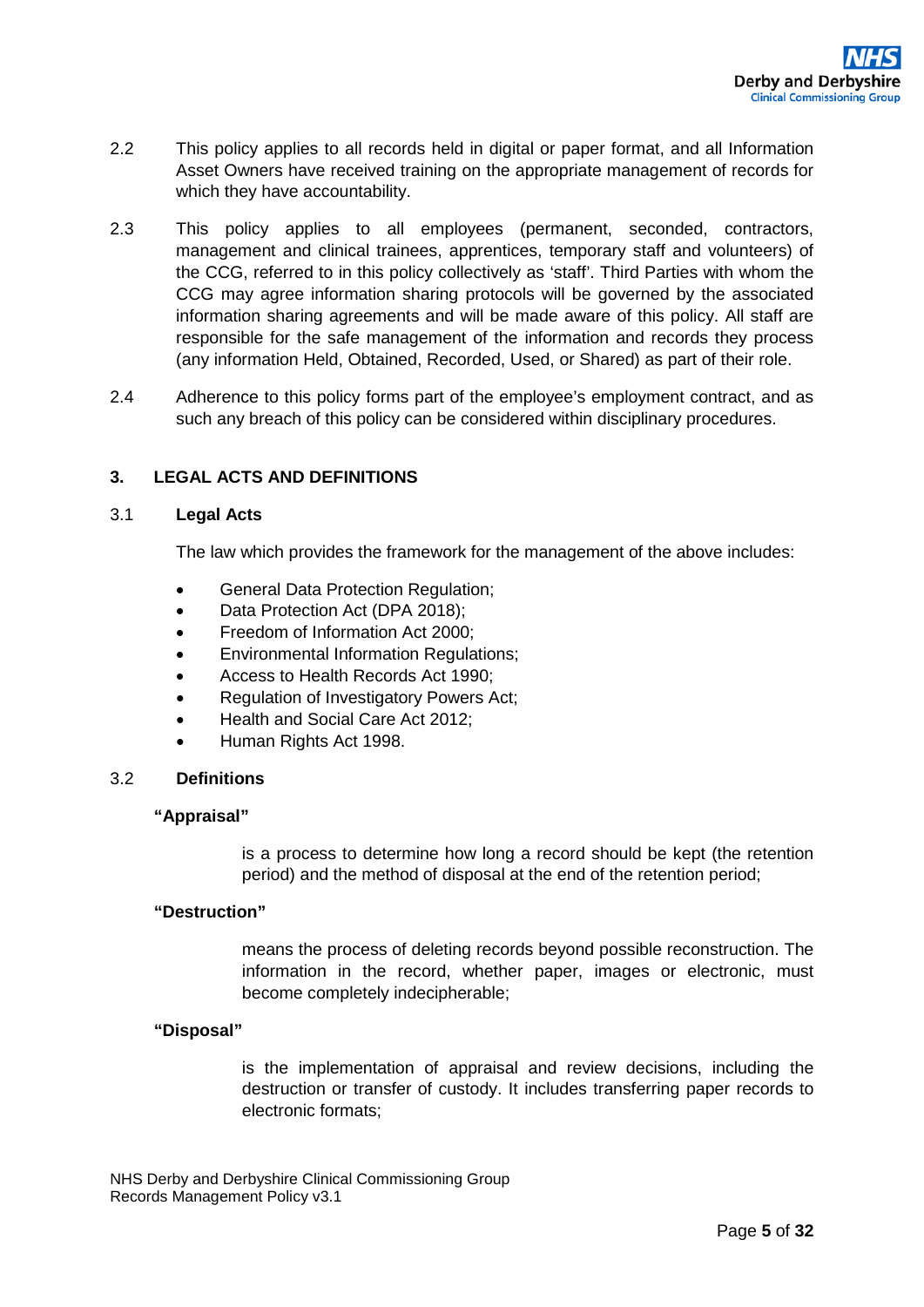#### **"Retention"**

is the continued storage and maintenance of records until a determined date of disposal when the record is no longer needed.

## <span id="page-5-0"></span>**4. SUPPORTING DOCUMENTS**

- NHS Information Governance: Guidance on Legal and Professional Obligations
- NHS Code of Confidentiality
- Information Security Management: NHS Code of Practice April 2007
- Caldicott Guardian Manual 2017
- NHS Information Risk Management
- NHS Records Management Code of Practice 2016
- Data Security and Protection Toolkit
- Caldicott Reports

## <span id="page-5-1"></span>**5. RECORDS MANAGEMENT IN PRACTICE**

## 5.1 **Creation, maintenance, review and destruction of records (Lifecycle management)**

- 5.1.1 Record creation is one of the most important processes in records management and all staff within the organisation should aim to create good records that can be easily accessed and used in an effective manner.
- 5.1.2 Records captured or filed in a corporate filing system must be regarded as authentic or reliable – all staff must understand that a DOCUMENT – is a plan of what is to be done and can be subject to change – whereas a RECORD is created when something has been done – and cannot be subject to change. For example – meeting minutes which are approved are a RECORD of that meeting a project plan which is in the development stages (prior to approval) is a document.
- 5.1.3 Records management, and the effective referencing of records means that the CCG can: Demonstrate decision making processes; provide assurance of our activities; make decisions based upon accurate records; and be assured that records are referenced and available where required.
- 5.1.4 A clear and logical filing structure that aids the retrieval of records must be used. The filing structure for electronic records should reflect the way in which paper records are filed to ensure consistency. If this is not possible the names allocated to files and folders should allow 'intuitive filing'.
- 5.1.5 Final versions of appropriate documents will be circulated or placed onto the local Intranet or Internet to ensure that all staff can have access to the approved versions of policies and procedures. Where CCG decisions are recorded – these are usually in the form of Committee minutes, and these are published to the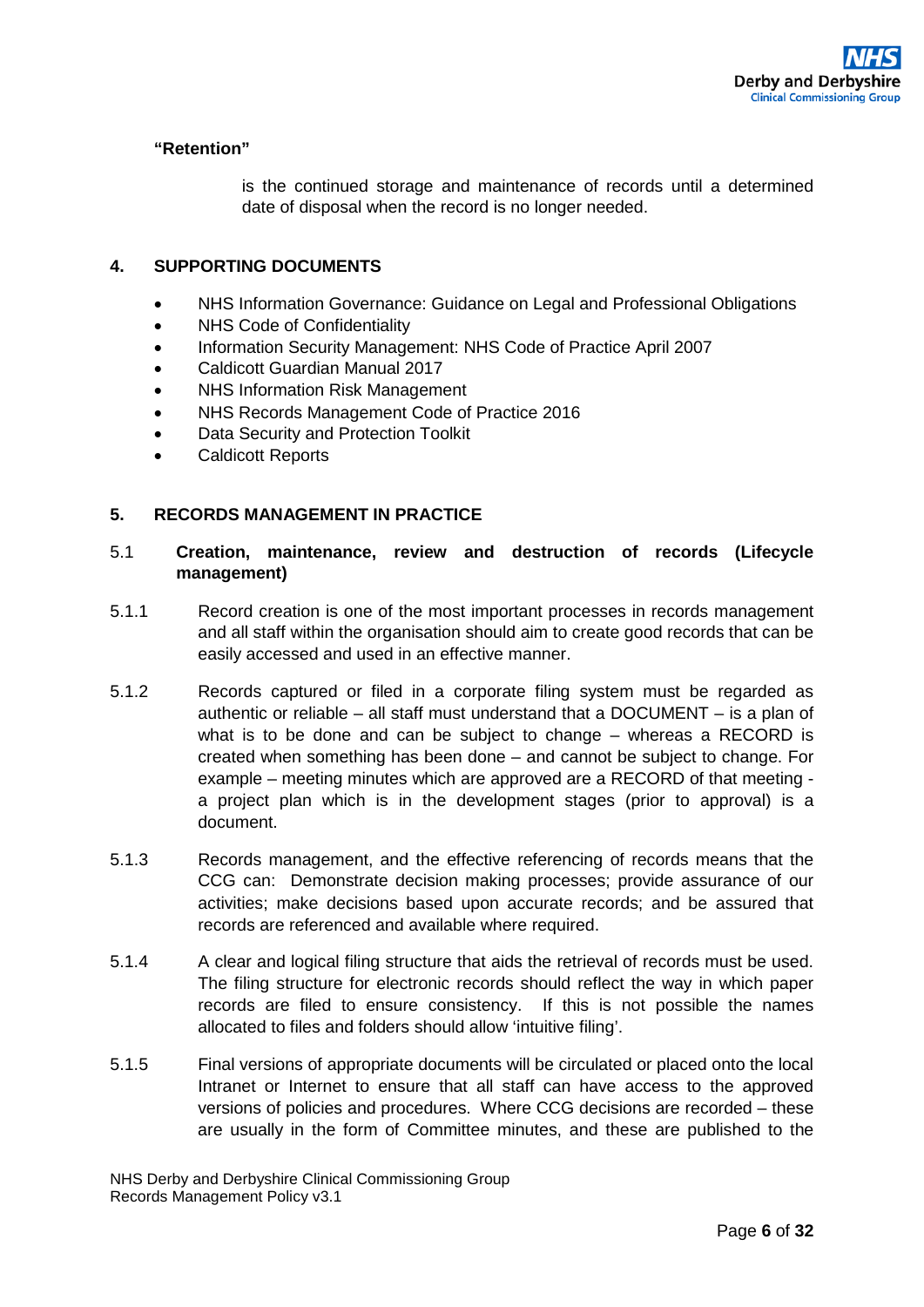internet on a routine basis. Policies should also be made available on the internet / intranet dependent upon their content.

- 5.1.6 Version control including the identification of the approving committee and date of approval must be part of records created. The review date must also be specified where required. This is reflected in the Policy Format adopted by the CCG.
- 5.1.7 The CCG has in place electronic systems for groups of records which identify patients. Examples of this are BluTec for the administration of Individual Funding Requests, and DATIX for the processing of PALS enquiries and complaints. Within any system in place for the management of identifiable information, individual login is provided, and the accesses undertaken by individuals can be audited.
- 5.1.8 Information Classification and handling is detailed below.
- 5.1.9 Different types of information carry varying degrees of sensitivity and need to be handled accordingly. The proper classification of information assets is vital to ensure appropriate and proportionate controls to keep information secure.
- 5.1.10 The CCG has a defined approach to demonstrate good practice in marking records for all types of information which may be handled, shared, stored, and disposed of, in all media, by the CCG. This includes; ICT systems; paper records, telephone and voice conversations, photographs; recording tapes, CCTV footage; entry passes and medical records.
- 5.1.11 Under the NHS Code of Practice all patient information is to be treated as CONFIDENTIAL. All documentation is held to be OFFICIAL; consequently, there is no requirement to explicitly mark routine information with the OFFICIAL classification.
- 5.1.12 In addition, the NHS Code of Practice defines descriptors applicable to data produced by, or relevant to, the conduct of NHS business and activity, as follows:

#### **"Commercial"**

to identify market-sensitive information, including that which is subject to statutory or regulatory obligations that may be damaging to the CCG;

#### **"Personal"**

to identify Personal Data (defined under the Data Protection Act 2018), the release or loss of which could cause harm, distress or detriment to the individual(s) to whom it relates; and

#### **"LOCSEN"**

to identify information which is locally sensitive to the CCG itself or to a recipient CCG or other organisations within the NHS.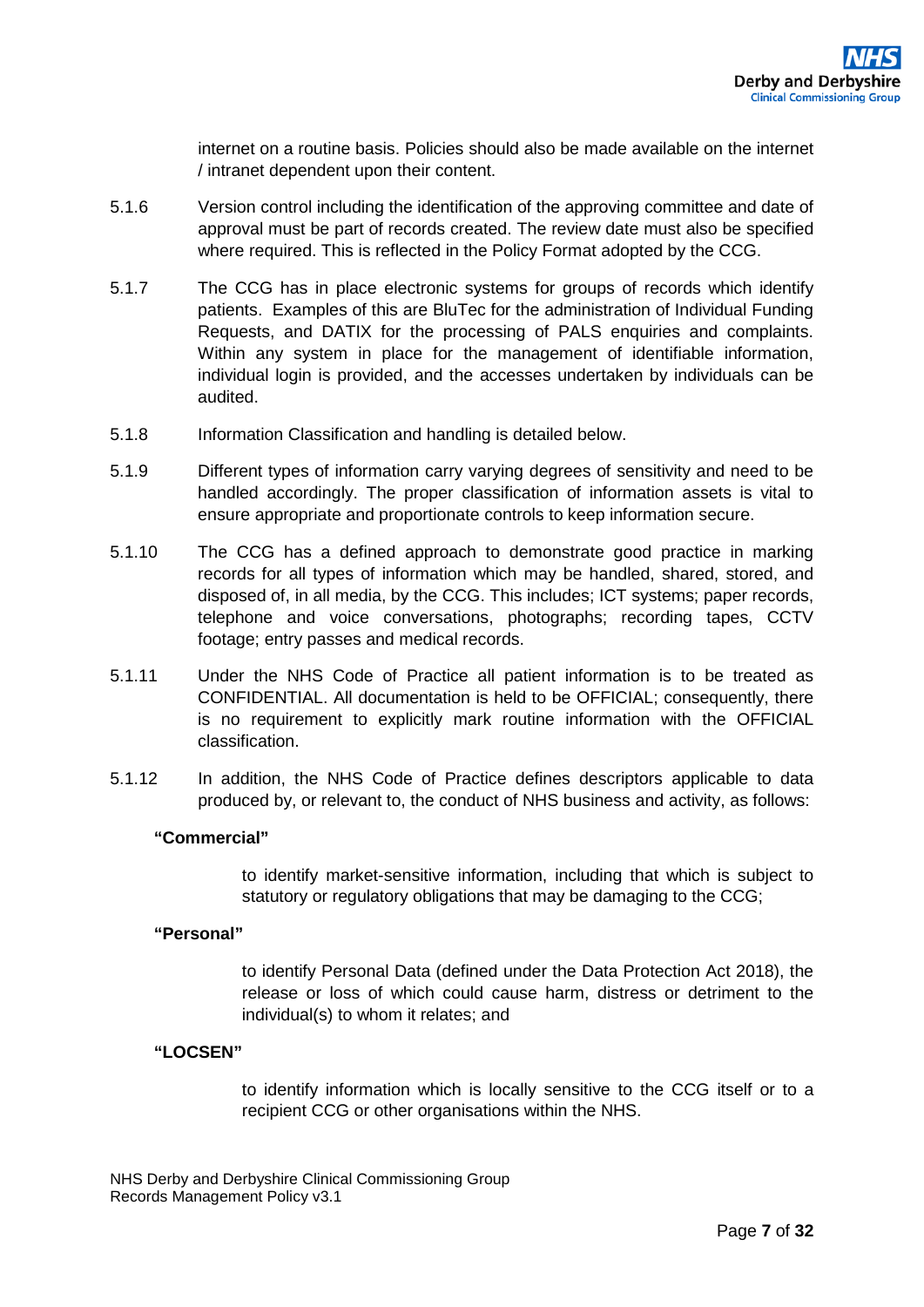- 5.1.13 All items considered under 'confidential' sessions of CCG meetings will be considered as a minimum as LOCSEN, and held securely.
- 5.1.14 Key controls shall be applied in accordance with the sensitivity of the information and in keeping with the Information Asset Owner's adherence to the requirements of Information Risk Management. Controls may be physical, procedural or technical. IAOs shall set the appropriate data classification and access as well as retention details for each set of corporate records under their control. This is undertaken as part of information flow mapping.
- 5.1.15 All Employees must respect and abide by the relevant statutory obligations and protections, including the Data Protection Act 2018, GDPR, Freedom of Information Act 2001, the Official Secrets Acts, and the Public Records Act. Access to information is limited to a need to know basis in line with the Caldicott Principles.
- 5.1.16 All Employees who handle sensitive assets must understand the impact of these legal frameworks and how it relates to their role.
- 5.1.17 Best practice on the provision of document referencing is included at appendix 5.

#### 5.2 **Retention and Destruction Timescale Guidance**

- 5.2.1 Effective records management ensures that information is properly managed and is available whenever and wherever there is a justified need for information, and in whatever media:
	- (a) to support the rights of service users, staff and members of the public;
	- (b) to support policy making and managerial decision making, as part of the knowledge base for NHS services;
	- (c) to meet legal requirements and assist in audit;
	- (d) to ensure any decisions made can be justified or reconsidered at a later date;
	- (e) to help commission services in consistent and equitable ways.
- 5.2.2 Records must be secure from unauthorised or inadvertent alteration or erasure. Access and disclosure must be properly controlled and audit trails should track all use and changes. Records must be held in a robust format, which remains readable for as long as records are required. The CCG must have records management procedures in place that cover the creation, filing, location, retrieval, appraisal, archive and destruction of records.
- 5.2.3 The CCG is adopting the retention/disposal procedure and the retention schedules detailed within the: Information Governance Alliance (IGA) Records Management Code of Practice for Health & Social Care 2016. This is available here: [https://digital.nhs.uk/data-and-information/looking-after-information/data-](https://digital.nhs.uk/data-and-information/looking-after-information/data-security-and-information-governance/codes-of-practice-for-handling-information-in-health-and-care/records-management-code-of-practice-for-health-and-social-care-2016)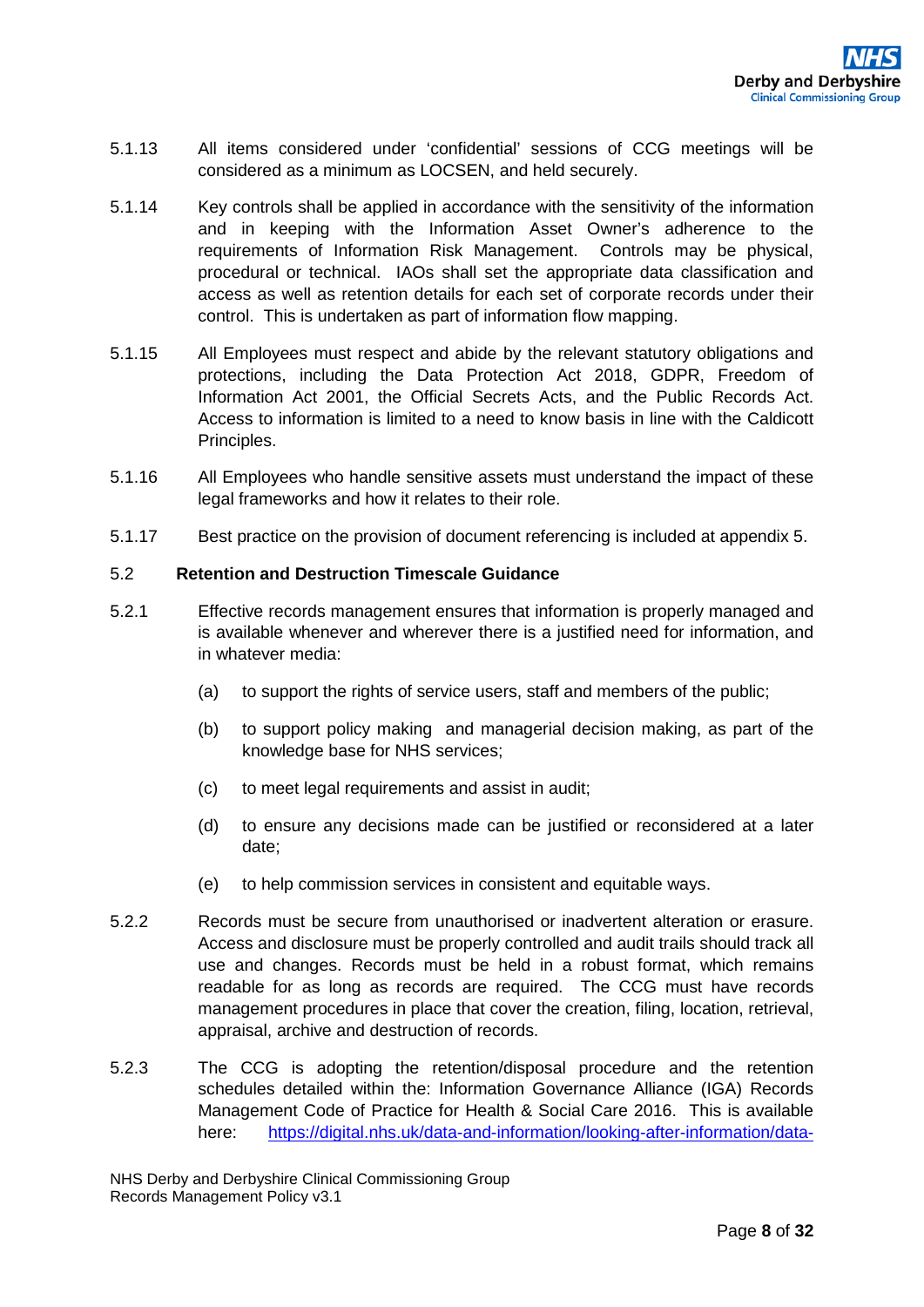[security-and-information-governance/codes-of-practice-for-handling-information](https://digital.nhs.uk/data-and-information/looking-after-information/data-security-and-information-governance/codes-of-practice-for-handling-information-in-health-and-care/records-management-code-of-practice-for-health-and-social-care-2016)[in-health-and-care/records-management-code-of-practice-for-health-and-social](https://digital.nhs.uk/data-and-information/looking-after-information/data-security-and-information-governance/codes-of-practice-for-handling-information-in-health-and-care/records-management-code-of-practice-for-health-and-social-care-2016)[care-2016](https://digital.nhs.uk/data-and-information/looking-after-information/data-security-and-information-governance/codes-of-practice-for-handling-information-in-health-and-care/records-management-code-of-practice-for-health-and-social-care-2016) and lists all the nationally agreed retention periods for specified groups of records.

- 5.2.4 Records selected for archival preservation that are no longer in use by the CCG are to be transferred as soon as possible to an archival institution e.g. a Place of Deposit.
- 5.2.5 Records selected for archival preservation that are no longer in use by the CCG are to be transferred as soon as possible to an archival institution e.g. a Place of Deposit.
- 5.2.6 All NHS records are public records under the terms of the Public Records Act 1958 sections 3 (1)–(2). The Secretary of State for Health and all NHS organisations have a duty under the Public Records Act to make arrangements for the safe keeping and eventual disposal of all types of their records. This is carried out under the overall guidance and supervision of the Keeper of Public Records, who is answerable to Parliament.
- 5.2.7 Where the CCG has identified that a record is nearing or has exceeded its retention period in line with the guidance in (b) above, where no business reason can be identified for its continues retention, it will be securely destroyed. This will be undertaken following a review of the record content, and a completion of records destruction form. The form is available here: [http://intranet.derbyandderbyshireccg.nhs.uk/staff-area/governance/records](http://intranet.derbyandderbyshireccg.nhs.uk/staff-area/governance/records-management/)[management/](http://intranet.derbyandderbyshireccg.nhs.uk/staff-area/governance/records-management/)

## <span id="page-8-0"></span>**6. ACCESS CONTROLS**

- 6.1 The CCG must ensure that all information assets that hold or process personal data are protected by technical and organisational measures appropriate to the nature of the asset and the sensitivity of the data.
- 6.2 There should be formal information security risk assessment and management programme and operating systems under the organisations control must support appropriate access control functionality. Generally within the CCG this is achieved by the control of the CCGs advice directory – the control of access to the CCGs network, which has the NECS CSU as the gatekeeper, connected to the CCG starters and leavers process.
- 6.3 As a minimum the completion of the information flow mapping generates a risk assessment of the flow of information into and out of the CCG, and each Information Asset Owner is asked to confirm the access controls in place for each information asset. The requirements of the IAO's are confirmed in section 7.4.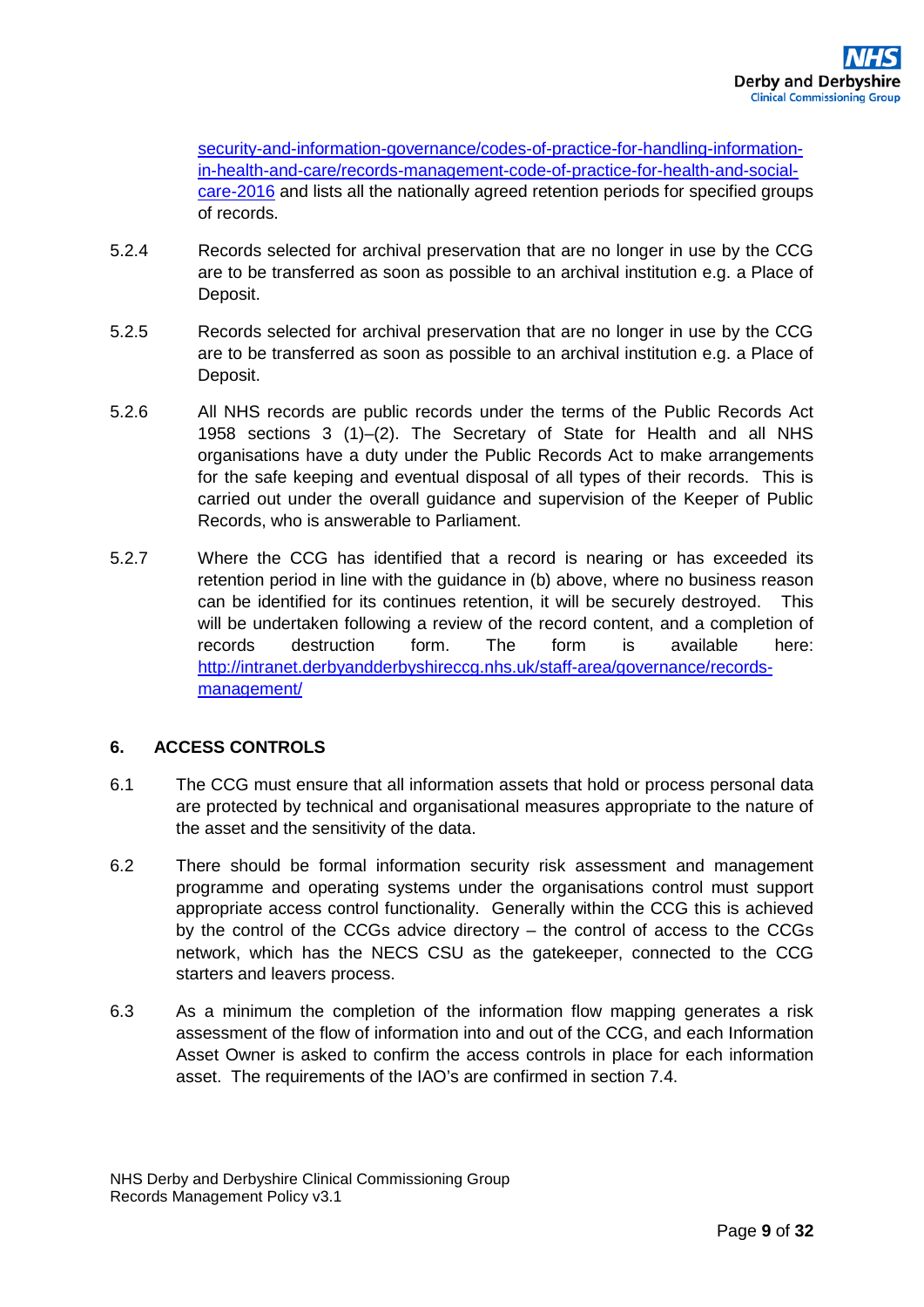#### <span id="page-9-0"></span>**7. THE ROLE AND FUNCTION OF INFORMATION ASSET OWNERS**

- 7.1 As part of an EU General Data Protection Regulation (GDPR) compliance work, all organisations are required to map their data and information flows in order to assess their privacy risks.
- 7.2 Mapping of information flows is considered the cornerstone of evidence that an organisation understands what information it holds, its lawful basis for doing so, an how that information is appropriately protected. This is the basis upon which the CCG develops and maintains its privacy notice. Without this in place and evidenced, should the CCG be subject to an information breach, a fine would be likely if we cannot demonstrate that both organisational and technical security measures are in place for each of our information assets. Completion of our information flows mapping also dovetails into effective business continuity planning with CCG and ICT colleagues, and assurance of Data Protection by Design and Default where new information processes are introduced.
- 7.3 CCG responsibilities for Information Flow Mapping is described below:
- 7.3.1 to ensure we meet our statutory obligations we need a robust structure of Information Asset Owners (IAOs) across all directorates who are responsible for formally reviewing the risks to the confidentiality, integrity and availability of their information assets, identifying flows into and out of their areas;
- 7.3.2 Information Asset Owners (IAOs) must be senior/responsible individuals involved in running the relevant business area. Their role is to understand what information is held, what is added and what is removed, how information is moved, and who has access and why. This is affirmed on an annual basis via the ISO statement to the SIRO included at appendix two;
- 7.3.3 as a result they are able to understand and address risks to the information, and ensure that information is processed within the law. Information Asset Administrators (IAAs) are the deputies for the IAOs and are usually Department Managers. The IAA ensures that staff adhere to policies and procedures which ensure the Confidentiality, Integrity and Availability of data in use in the CCG, and that any changes to processes within the department are reflected in the information flows mapping;
- 7.3.4 the IAA must consult their IAO on any potential or actual risks to the asset and ensure that information asset registers are accurate and up to date;
- 7.3.5 annually as a minimum, the IAO must affirm to the Senior Information Risk Owner (SIRO) that the processing they are undertaking is mapped, and risk assessed, with appropriate mitigations to any risks identified in place.

#### 7.4 **Information Asset Owner Responsibilities**

7.4.1 Understand which 'assets' are in use by their staff / departments which they own.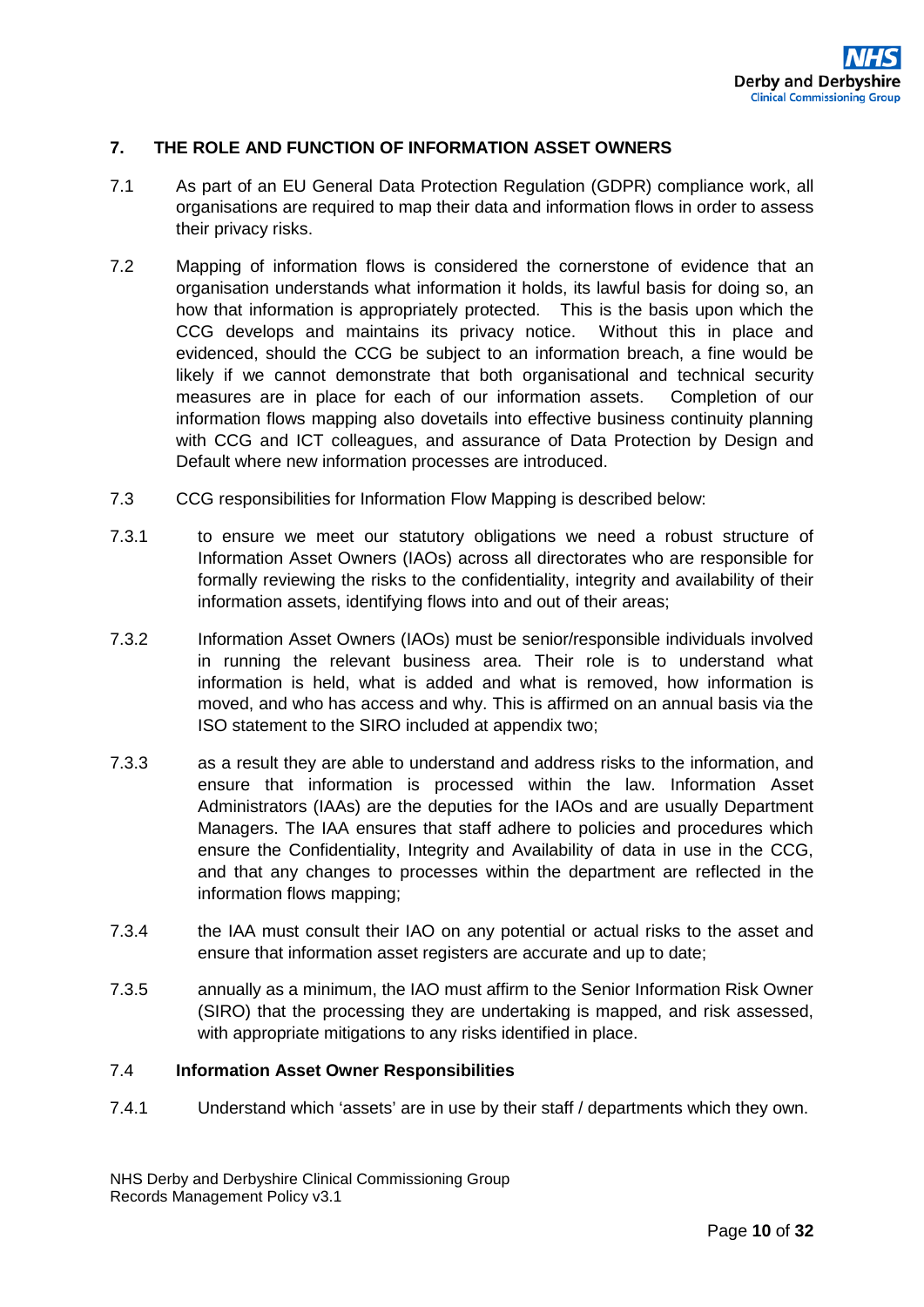- 7.4.2 Lead and foster a culture that values, protects and understands the importance of information.
- 7.4.3 Know what information the asset holds, and what enters and leaves it and why.
- 7.4.4 Know who has access and why, and ensure their use of the asset is monitored.
- 7.4.5 Understand and address risks to the asset, and provide assurance to the SIRO.
- 7.4.6 Ensure processes are in place for Subject Access where this is applicable.
- 7.4.7 Ensure identification and training of sufficient Information Asset Administrators to ensure that the process of control of information assets is in place across the IAO work responsibilities.

#### 7.5 **Communication with Information Asset Owners in May 2019:**

- 7.5.1 The following statement was issued to all IAOs in May 2019, and this expectation will be re-iterated to all IAOs on an annual basis as the Information Flow Mapping return is requested:
	- (a) you have accountability as an Information Asset Owner. This means that for the information assets in use in your area of work, you affirm that these assets are all accessed securely, and that a record of processing activities (the information flows mapping) is complete, risk assessed and maintained as up to date to evidence this. The template for information flows mapping is attached;
	- (b) our reporting deadlines are that a complete and risk assessed Information Flows mapping report is required as part of the assurance work for the CCGs, and must be presented within each financial year to the SIRO;
	- (c) given than you have a window of opportunity to complete the attached, please can you provide a completed copy of your information flows to ddccg.igteam@nhs.net by the end of September 2019;
	- (d) this deadline is set to allow for a formal review of the legal basis for each information flow, and for exception reporting for those who have not returned information flows to be reported to the Directors Group at the beginning of December 2019;
	- (e) you will be invited to attend face to face training in order to further understand your role, however you must complete as a minimum, a list of the information assets in use in your department, within the described timescales;
	- (f) may I take this opportunity to remind you of the role of the Information Asset Owner, in that you are accountable for the data which is processed in your area, and that I am available to discuss approach, and advise on facilitating flows mapping with your teams;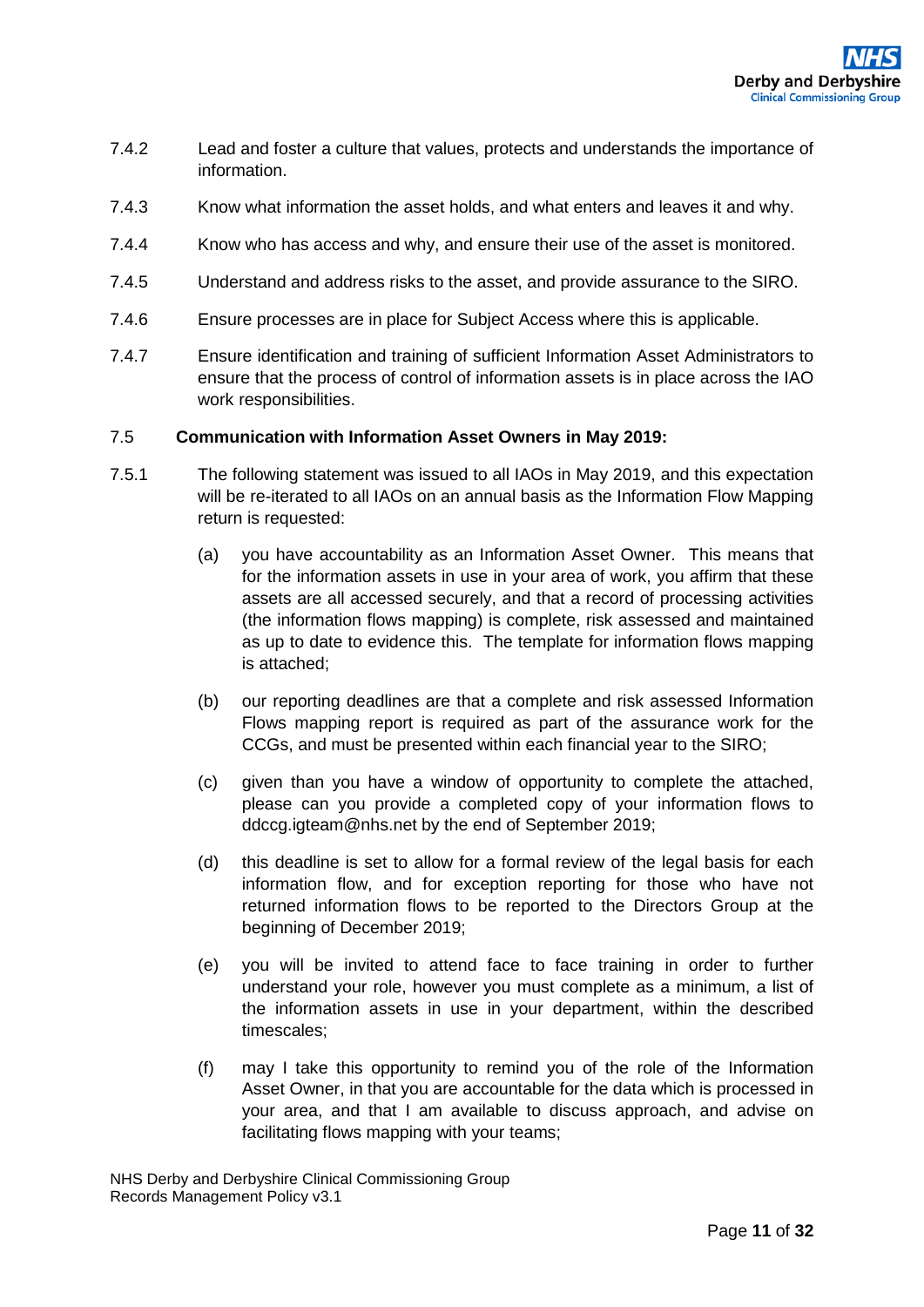(g) to confirm, should the CCGs have an information breach or fail to comply with national expectations of data security, where this is in your area, you will be asked immediately for your information flows mapping, the process of risk assessment undertaken and confirmation of who has access to data within your work areas.

#### 7.6 **Identification of information assets**

- 7.6.1 Information Assets (IA) are identifiable and definable assets owned or contracted by an organisation which are 'valuable' to the business of that organisation. Information assets are likely to include the computer systems and network hardware, software and supporting utilities and staff that are required to achieve processing of this data. Non-computerised records systems should also have an asset register containing relevant file identifications and storage locations.
- 7.6.2 Information Assets should be documented in a CCG asset register. The approach of the CCG is to ask that IAOs and IAAs complete the information flow mapping, detailing the assets in use in their work areas. The process of completing the information flow mapping generates a risk assessment for each identified flow of information. The Information Governance Team will then create the Information Asset register, and where appropriate, develop privacy notices with the relevant IAO.
- 7.6.3 The IAO will lead on the development of Data Protection Impact Assessments for their work areas, ensuring that new processing of data is included in their Information Flow Mapping.
- 7.6.4 The IAO provides assurance as a minimum on an annual basis to the SIRO that the extent of the information processing in their work area is reflected in the information flow mapping, and that the risks identified within processing are effectively mitigated.
- 7.6.5 The IAO is responsible for ensuring that any actions required to mitigate the risks of processing are undertaken and implemented across the area of responsibility. The IAO is also responsible for ensuring that any incidents which happen in their work area are reviewed against the identified information asset, and process revision considered where confidentiality, integrity or availability issues are identified for that data set.

## <span id="page-11-0"></span>**8. DATA PROTECTION BY DESIGN AND DEFAULT PRINCIPLES – AND THE IMPLEMENTATION OF DATA PROTECTION IMPACT ASSESSMENTS AND SIGN OFF**

8.1 A Data Protection Impact Assessment (DPIA) is a process which helps assess privacy risks to individuals in the collection, use and disclosure of personal information. DPIA's are a legal requirement under the GDPR to support Privacy by Design principles.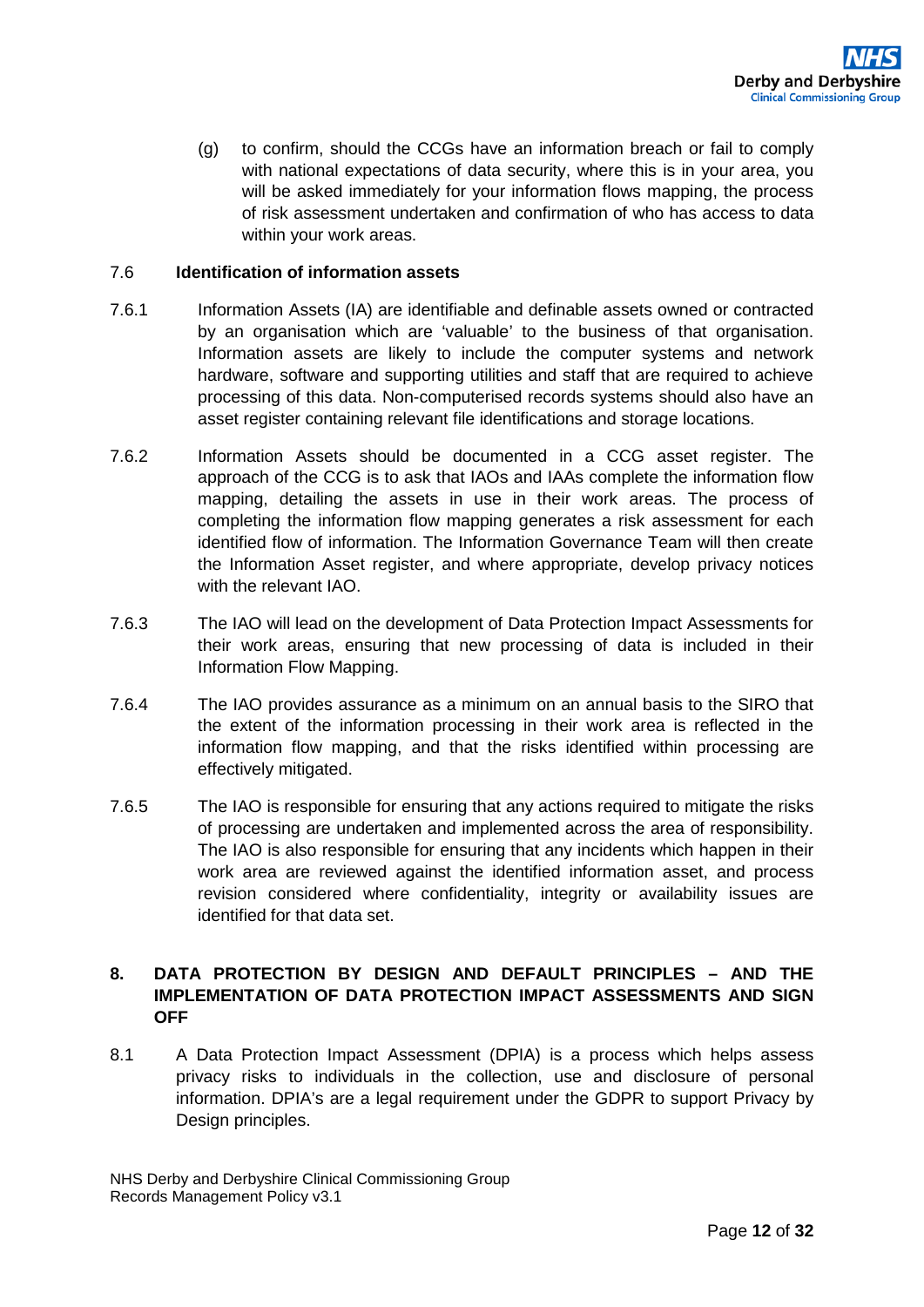- 8.2 The DPIA template is a practical tool to help identify and address the data protection and privacy concerns at the design and development stage of a project, building data protection compliance in from the outset rather than bolting it on as an afterthought. This document details the process for conducting a Data Protection Impact Assessment (DPIA) through a project lifecycle to ensure that, where necessary, personal and sensitive information requirements are complied with and risks are identified and mitigated.
- 8.3 A DPIA must be carried out whenever there is a change that is likely to involve a new use or significantly change the way in which personal data is handled, for example a redesign of an existing process or service, or a new process or information asset being is introduced. A key factor is to ensure application of data minimisation principles, reduce the amount of data processed to comply with the principles of GDPR.
- 8.4 There are three stages to a Data Protection Impact Assessment which are described in Appendix 1.

#### <span id="page-12-0"></span>**9. THE IMPORTANCE OF DATA QUALITY WITHIN THE CCG**

- 9.1 The CCG recognises that all of their decisions, whether health care, managerial or financial, need to be based on information which is of the highest quality. Data quality is crucial and the availability of complete, accurate, relevant and timely data is important in supporting patient/service user care, governance, management and service agreements for health care planning and accountability.
- 9.2 The CCGs responsibilities with regard to data quality extends to all data sets in use, which includes patient/service user information, staff information, minutes of meetings and commissioning data sets.
- 9.3 The CCG recognises that the data sets it uses are supplied by other organisations and in order to make sound and informed decisions the quality of the data must be verified wherever possible.
- 9.4 The responsibilities for Data Quality are set out below:
- 9.4.1 the Accountable Officer / Chief Executive Officer of the CCG has overall responsibility for ensuring that data quality is valued within the CCG;
- 9.4.2 all system managers (Information Asset Owners) must ensure that procedures to validate and endure data quality are in place for each personal confidential data system;
- 9.4.3 it is the responsibility of line managers to ensure staff compliance with data quality procedures and to ensure that staff comply with good practice in data quality.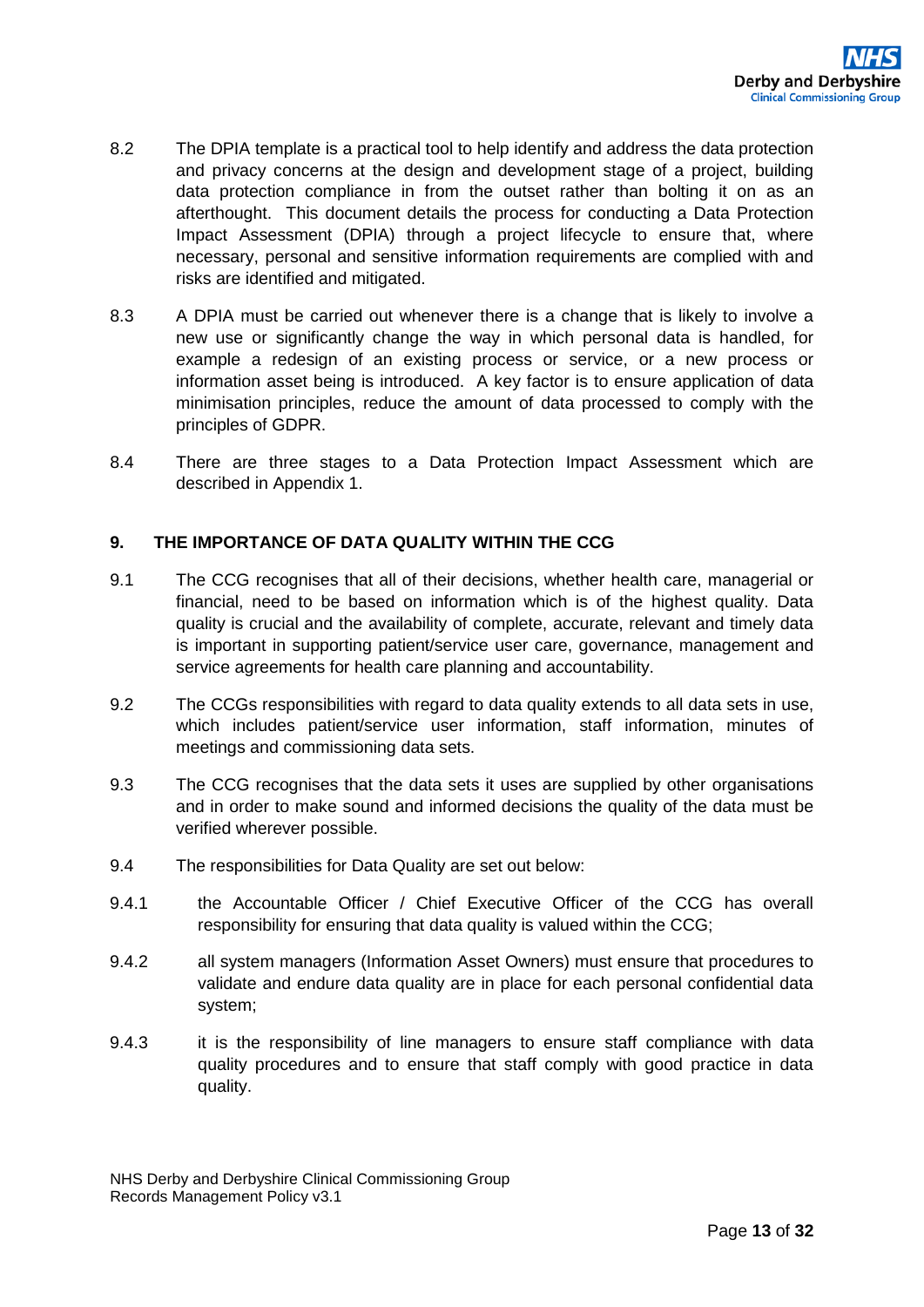- 9.5 Data quality is a measure of the degree of usefulness of data for a specific purpose. Data should be:
- 9.5.1 complete (in terms of being captured in full);
- 9.5.2 accurate (the proximity of the figures to the exact or true values;
- 9.5.3 relevant (the degree to which the data meets current and the potential user's needs);
- 9.5.4 accessible (data must be retrievable in order to be used and in order to assess its quality;
- 9.5.5 timely (recorded and available as soon after the event as possible);
- 9.5.6 valid (within an agreed format which conforms to recognised standards either national or local);
- 9.5.7 defined (understood by all staff who need to know and reflected in procedural documents);
- 9.5.8 appropriately recorded (in either paper or electronic format).
- 9.6 The CCG recognises the importance of differentiating between those data which the CCG has direct control of, for example where CCG staff input directly into their own systems and to ensure the quality of data is maintained those data where the CCG is the recipient under the requirements of a contract, for example the supply of retrospective health events data for its patients treated at a hospital or aggregate data provided to summarise delivery of a performance standard.
- 9.7 Where the CCG is in direct control of data entry:
- 9.7.1 that process should be well-defined;
- 9.7.2 the structure of data designed to reduce the risk of errors either through the data model or through the design of the user interface;
- 9.7.3 regular spot checks should be undertaken by staff members; which involve analysis of a random selection of records against source material, if available;
- 9.7.4 spot checks should be done on an on-going basis (defined by the Information Asset Owner) to ensure the quality of data is maintained and where necessary, improved;
- 9.7.5 the CCG routinely receives activity information from its service providers. This information is used to monitor the performance of contracts and to contribute to the service planning and development process. Sufficient and appropriate checks are made by the service providers to ensure that the information received is accurate and complete. Where data falls outside anticipated ranges a more detailed evaluation and validation is undertaken.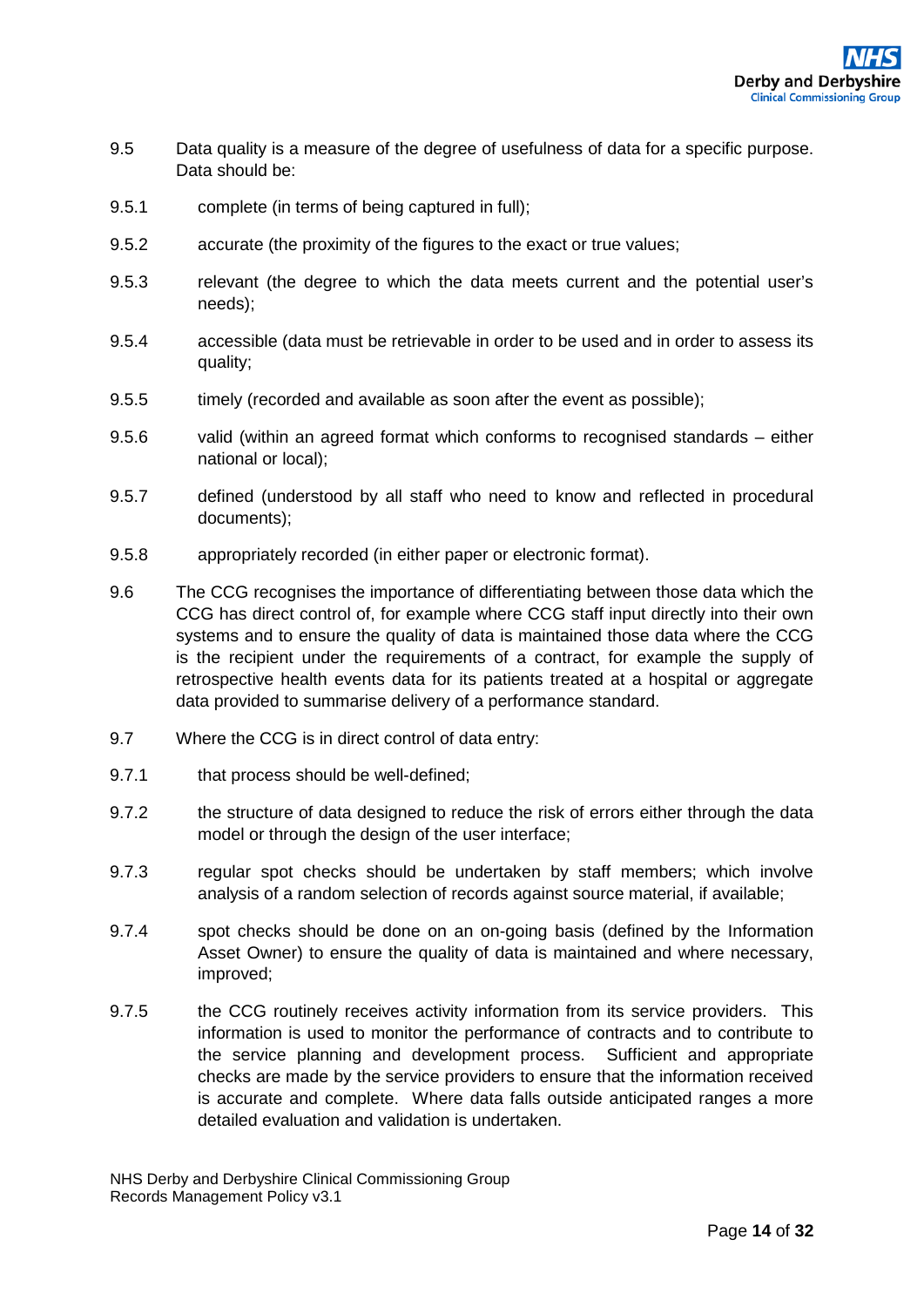- 9.8 Where the CCG receives data from other organisations it should:
- 9.8.1 encourage a culture of routine data validation comparing counts of new data against old ones, ensuring no missing cohorts by age, gender, etc.;
- 9.8.2 cross-check data against alternative sources.
- 9.9 When presenting data:
- 9.9.1 highlight discrepancies when interpreting data e.g. by including confidence intervals;
- 9.9.2 prefer standardised data (balancing age and gender and where possible deprivation) to raw rates;
- 9.9.3 clarify the source of data (e.g. does A&E data refer to ED, eye casualty, WICs);
- 9.9.4 highlight missing data; and
- 9.9.5 take care to rule out known biases e.g. due to seasonality, regression to the mean when analysing well performing or poorly performing cohorts over time.
- 9.10 On submission of data returns, Information Asset Owners will be responsible for developing and implementing procedures to ensure the completeness and validity of the data sets used. This can be done by comparing to historical data sets, looking at trends in the data and also by cross checking the data with other staff members.
- 9.11 The CCG will endeavour to ensure that timescales for submission of information are adhered to and that the quality and accuracy of such submissions is of the highest standard. Internal deadlines for the completion of data sets, to ensure national timescales are achieved, will be explicit and monitored.
- 9.12 The CCG will document the processes for data validation as Standard Operating Procedures and ensure relevant staff use and maintain these. Validation should be accomplished using techniques that are in line with the legal powers of the CCG or using services provided by the CCG's DARS (Data Access Request Service) information sharing agreement with NHS Digital (which is held by the CCG Information Governance Manager.

## <span id="page-14-0"></span>**10. THE MANAGEMENT OF INFORMATION RISK - INCLUDING INFORMATION FLOW MAPPING**

10.1 The CCG needs to have a framework to ensure that new processes, services, systems and other information assets are introduced that the implementation does not result in an adverse impact on information quality or a breach of information security, confidentiality or data protection requirements. Additionally it needs to ensure that existing processes and procedures remain compliant relevant security and confidentiality legislation and codes of practice.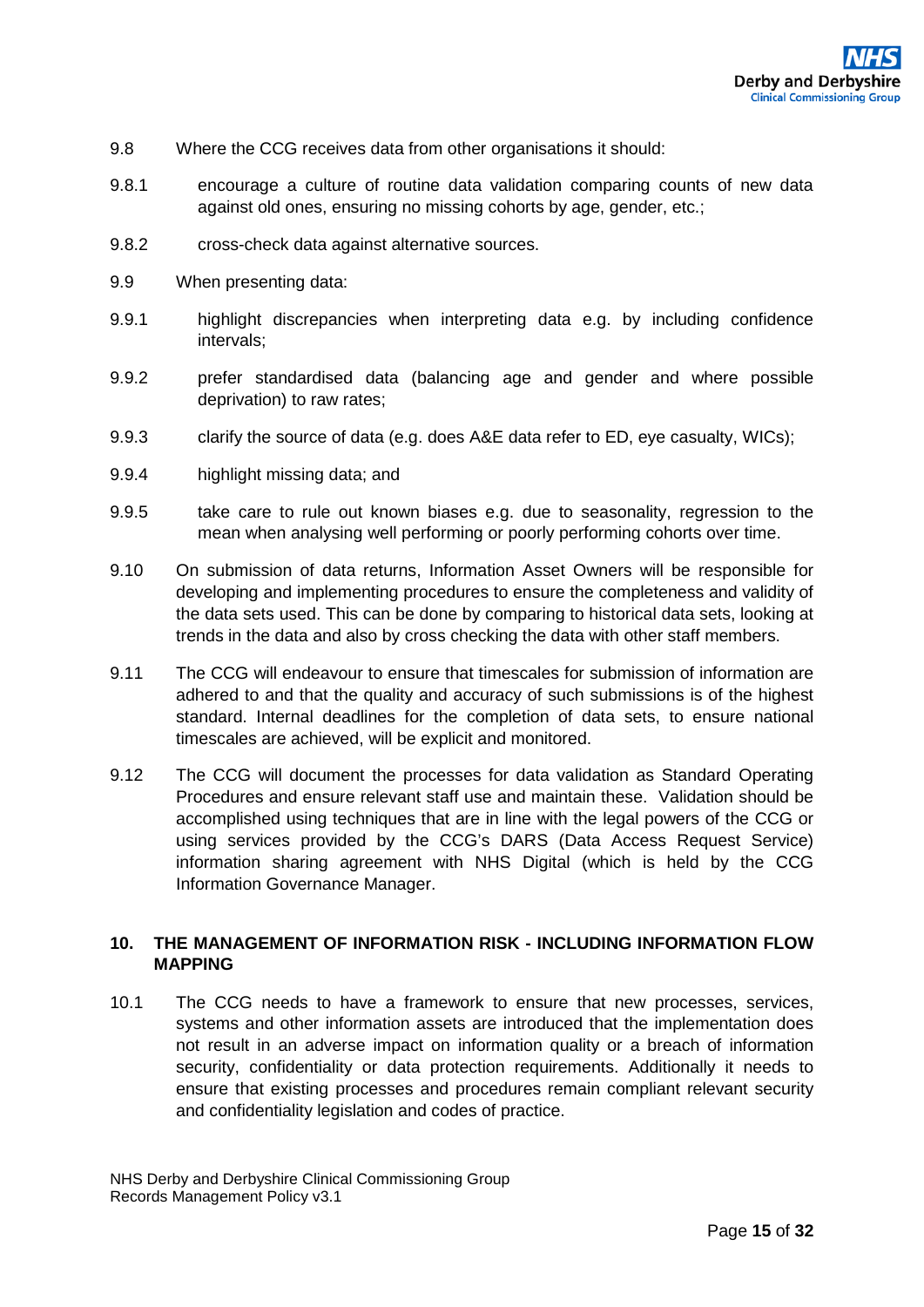- 10.2 The CCG must also be able to demonstrate that appropriate technical and organisational security measures have been undertaken with regard to the processing of information within the CCG as part of GDPR compliance.
- 10.3 All employees have an important role to play in order to ensure that risks are minimised and when encountered appropriately managed. It is important to remember that risk management is not about apportioning blame, but about promoting a fair and responsible culture, which contributes to learning and improvements when mistakes may occur, but that the consequences of failure to manage information risks adequately can be both corporate and individual.
- 10.4 The policy requirements for effective information risk management are:
- 10.4.1 protect the CCG, its staff (and board members) and its patients from information risks where the likelihood of occurrence and the consequences are significant;
- 10.4.2 provide a consistent risk management framework in which information risks will be fully considered and addressed during key approval, review and control processes;
- 10.4.3 encourage a pro-active approach to managing risks, rather than a re-active risk management method;
- 10.4.4 provide structure, transparency and assistance to improve the quality of decision making throughout the organisation;
- 10.4.5 meet all legal or statutory requirements;
- 10.4.6 assist in adequately safeguarding the CCG's information assets.
- 10.5 Information risk is inherent in all administrative and business activities and everyone working for, or on behalf of the CCG must effectively manage information risks for which they are responsible. The Governing Body recognises that the aim of information risk management is not to eliminate risk, but rather to provide a structured approach to accurately identify, prioritise and manage the risks involved in all CCG related activities. It requires a balance between the cost of managing and treating information risks with the anticipated benefits that will be derived.
- 10.6 The principal objectives of the Risk Management function are:
- 10.6.1 to assist with the identification of all reasonably foreseeable risks, particularly which may have potentially adverse effects on the quality of care, confidentiality of patient information, safety of patients, staff and visitors (Risk Identification);
- 10.6.2 to assist and support in the assessment of risks in terms of likelihood and severity (Risk Assessment);
- 10.6.3 to ensure risk ratings are applied to identified risks (Risk Quantification);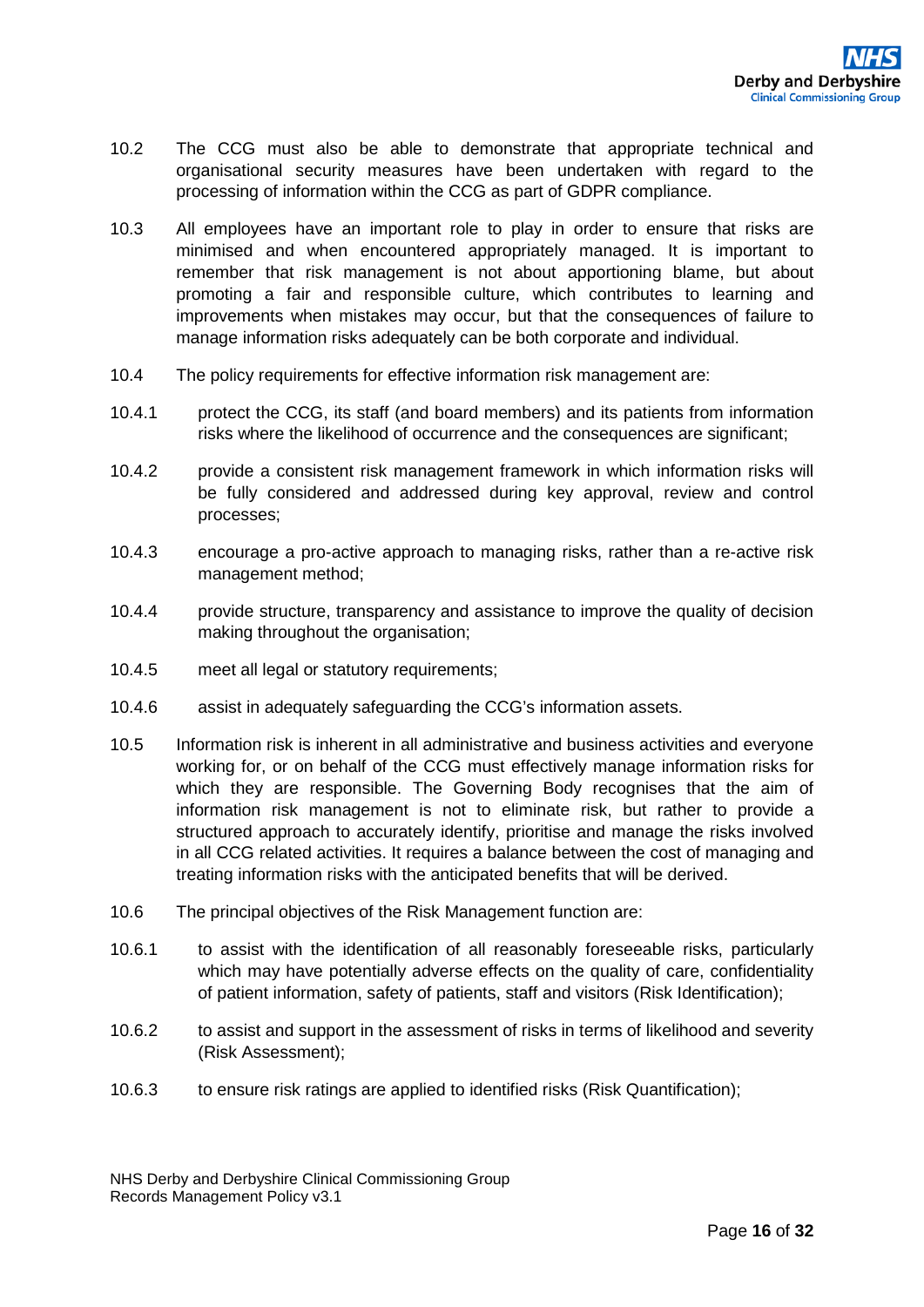- 10.6.4 to identify the appropriate level of management to be responsible for the risk (Risk Owner);
- 10.6.5 to take positive action to eliminate or reduce risks to as low as is reasonably practicable and continually review these actions (Risk Treatment);
- 10.6.6 IG Working Group, Governing Body and Senior Management appraised of the significant risks present across the CCG (principally via the Risk Register and Risk reports);
- 10.6.7 to create an escalation and accountability framework to help ensure satisfactory risk mitigation processes and Risk Owners are encouraged and supported in their task;
- 10.6.8 to adequately protect transfers/flows of information, the CCG will identify the transfers, risk assess the transfer methods and consider the sensitivity of the information being transferred. Transfers of all information (including personal information) must comply with the CCG's Safe Haven Procedures and relevant legislation (e.g. Principle 7 of the Data Protection Act 2018 which requires appropriate technical and organisational measures to be taken against unauthorised or unlawful processing of, and accidental loss or destruction of, or damage to, personal data);
- 10.6.9 where significant risks are highlighted by the mapping exercise, immediate action will be taken to either suspend the transfer of information until remedial action can be taken, or to transfer the information by another, more secure method;
- 10.6.10 the outcomes of the information mapping and identified risks will be used to develop guidance for staff on appropriate and secure methods of transferring personal and sensitive information in any format (hardcopy and electronic);
- 10.6.11 where a new Information Assets is acquired by the organisation the IAO will ensure, as part of the PIA process that the Information Flow Mappings are mapped and the CCGs Information Flow Mapping Mapping Register is updated.

#### <span id="page-16-0"></span>**11. MANAGEMENT OF SUBJECT ACCESS REQUESTS**

- 11.1 Under the General Data Protection Regulation (GDPR), an individual has a number of rights in respect of the information held by the CCG which include the:
	- Right to be informed
	- Right of access
	- Right to rectification
	- Right to erasure
	- Right to restrict processing
	- Right to data portability
	- Right to object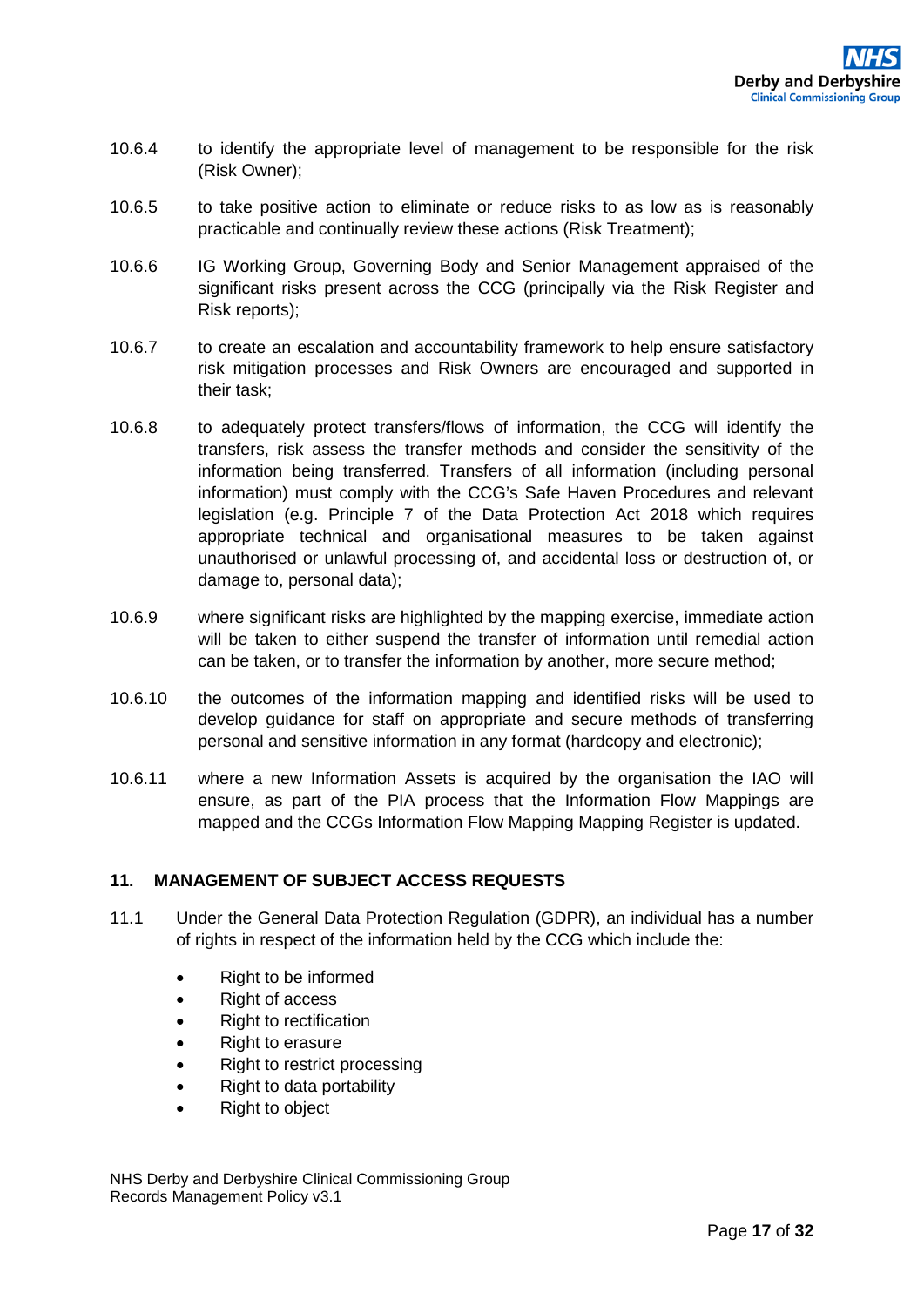- 11.2 These rights are qualified rights, and not all are applicable to public records. For example, the processing of records for the purpose of providing healthcare, would not normally be erased at the request of the data subject. Should any queries be received with regard to individual's rights under the GDPR these should be directed to the Information Governance Manager via email to ddccg.jgteam@nhs.net
- 11.3 The subject access procedure for the CCG can be found here: <https://www.derbyandderbyshireccg.nhs.uk/privacy/>

#### <span id="page-17-0"></span>**12. CONFIDENTIALITY AUDIT**

- 12.1 The CCG has control mechanisms in place to manage and safeguard confidentiality, including mechanisms for highlighting problems such as incidents, complaints and alerts.
- 12.2 The Data Security and Protection Toolkit requires that CCGs ensure access to confidential personal information is monitored and audited locally, and that the results of the confidentiality audit, with supporting actions are received at the Information Governance Assurance Forum, which reports into the CCG's Governance Committee.
- 12.3 The CCG will ensure that confidentiality audits are undertaken in line with the organisation's Confidentiality Audit checklist included at appendix One. The SIRO and Caldicott Guardian (CG) will be updated with the findings of any confidentiality audits and will ensure that appropriate action is taken.

### <span id="page-17-1"></span>**13. SAFE HAVEN PROCEDURE**

- 13.1 'Safe Haven' is a term used to cover an agreed set of administrative procedures to ensure the safe and secure handling of personal confidential data and/or sensitive information.
- 13.2 All NHS organisations require a Safe Haven Information procedure in order to maintain the privacy and confidentiality of personal confidential and/or sensitive data. The safe haven procedure is included as an appendix to this policy.

#### <span id="page-17-2"></span>**14. EQUALITY AND DIVERSITY**

- 14.1 The CCG aims to design and implement policy documents that meet the diverse needs of the services, population and workforce, ensuring that none are placed at a disadvantage over others. It takes into account current UK legislative requirements, including the Equality Act 2010 and the Human Rights Act 1998, and promotes equal opportunities for all.
- 14.2 This document has been designed to ensure that no-one receives less favourable treatment due to their personal circumstances, i.e. the protected characteristics of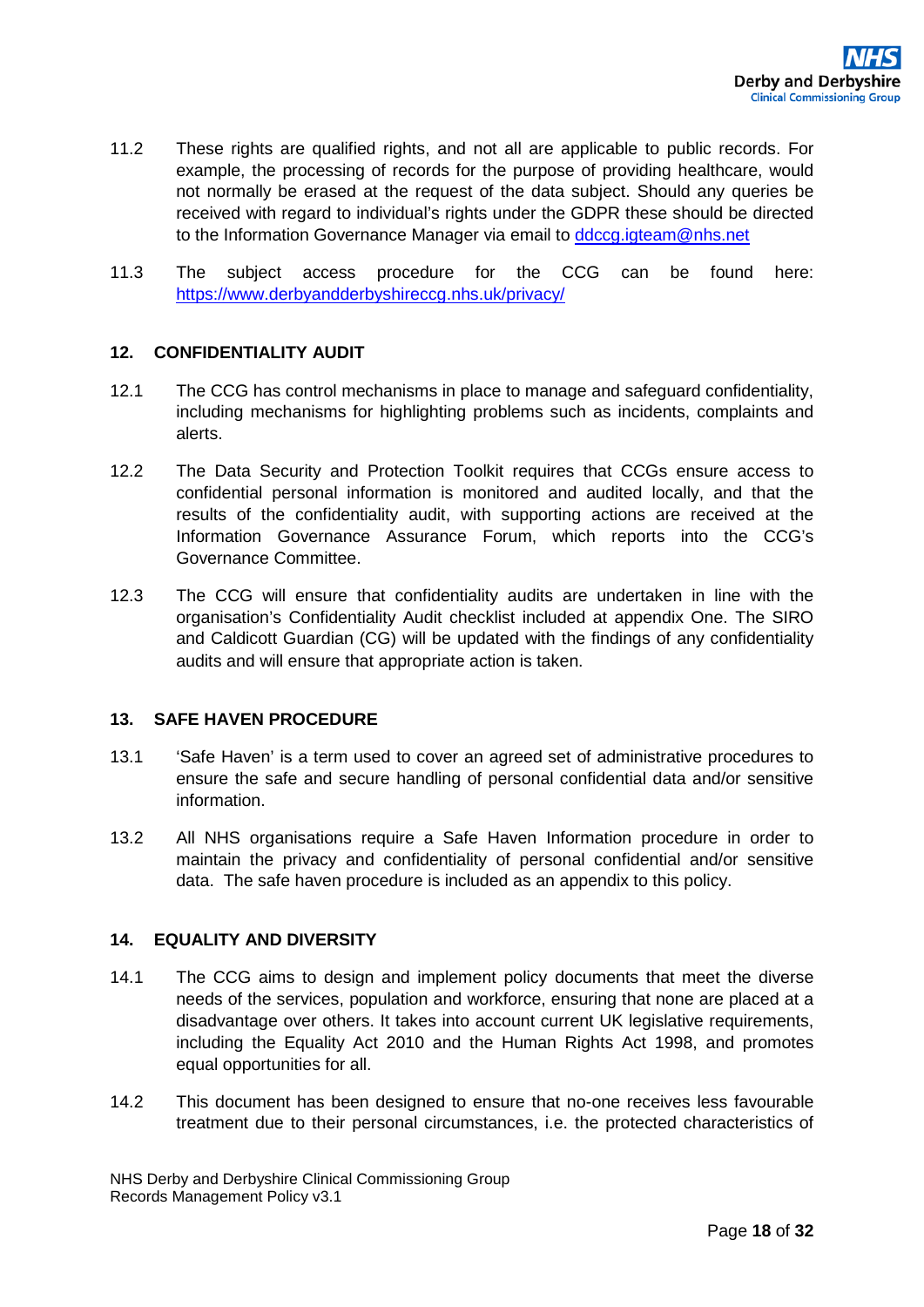their age, disability, sex (gender), gender reassignment, sexual orientation, marriage and civil partnership, race, religion or belief, pregnancy and maternity. Appropriate consideration has also been given to gender identity, socio-economic status, immigration status and the principles of the Human Rights Act.

14.3 In carrying out its functions, the CCG must have due regard to the Public Sector Equality Duty (PSED). This applies to all the activities for which the organisation is responsible, including policy development, review and implementation.

## <span id="page-18-0"></span>**15. DUE REGARD**

- 15.1 The CCG aims to design and implement policy documents that meet the diverse needs of our services, population and workforce, ensuring that none are placed at a disadvantage over others. It takes into account current UK legislative requirements, including the Equality Act 2010 and the Human Rights Act 1998, and promotes equal opportunities for all. The document has been designed to ensure that no-one receives less favourable treatment due to their personal circumstances, i.e. the protected characteristics of their age, disability, sex (gender), gender reassignment, sexual orientation, marriage and civil partnership, race, religion or belief, pregnancy and maternity. Appropriate consideration has also been given to socio-economic status, immigration status and the principles of the Human Rights Act.
- 15.2 In carrying out its function, the CCG must have due regard to the Public Sector Equality Duty. This applies to all activities for which the CCG is responsible, including policy development, review and implementation.

## <span id="page-18-1"></span>**16. REFERENCES**

- General Data Protection Regulation (GDPR) <https://gdpr-info.eu/>
- Data Protection Act 2018 <https://www.legislation.gov.uk/ukpga/2018/12>
- Freedom of Information [www.opsi.gov.uk](http://www.opsi.gov.uk/)
- IGA Records Management Code of Practice for Health & Social Care 2016 <http://systems.digital.nhs.uk/infogov/iga/resources/rmcop>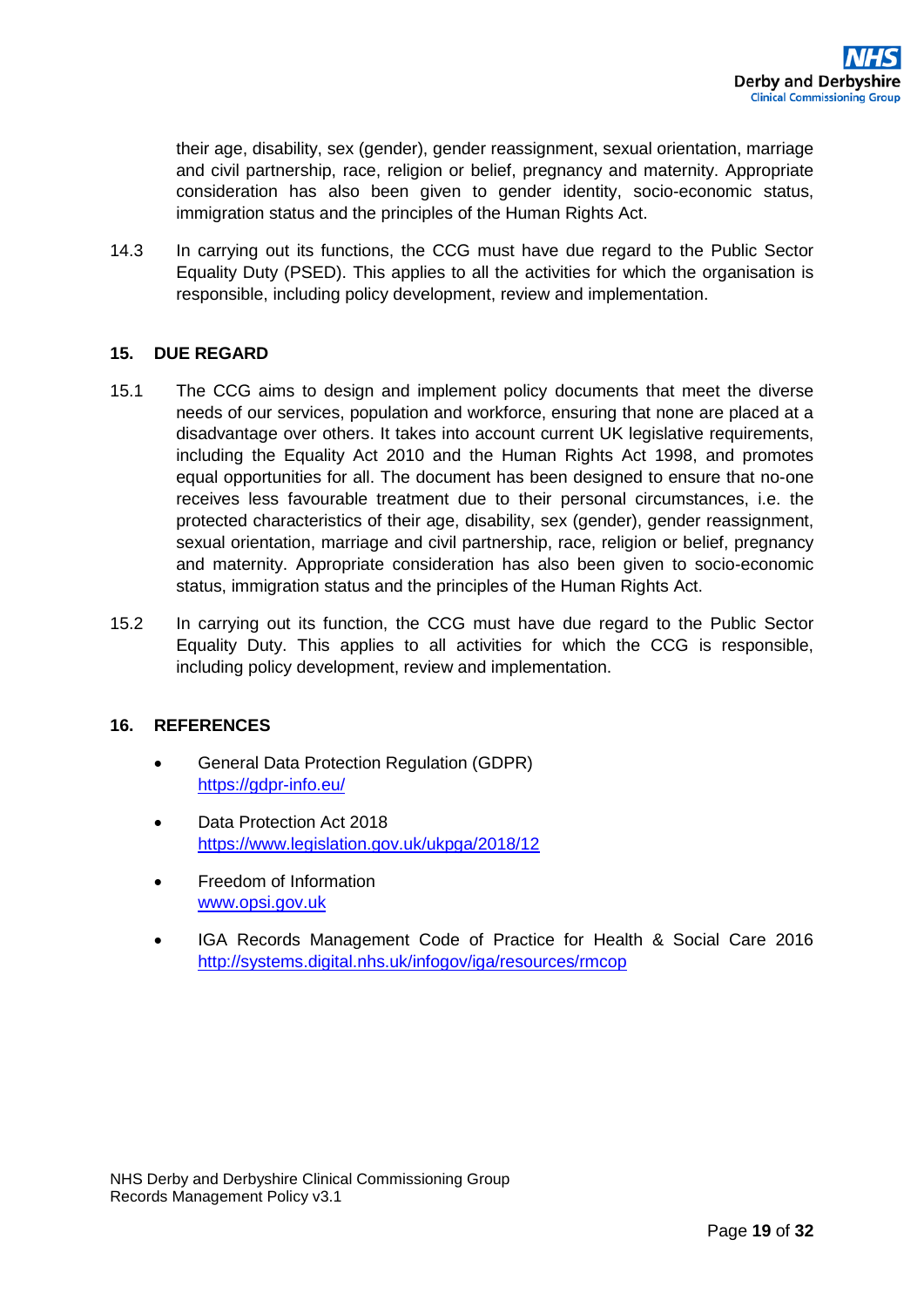## **Appendix 1 – Data Protection Impact Assessment**

#### <span id="page-19-0"></span>**Stage 1 - The initial screening questions**

This document is to be completed by the IAO or Project lead responsible for delivering the proposed change.

The purpose of the screening questions is to ensure that a further DPIA assessment is required and ensure that the investment in the organisation is proportionate to the risks involved. If a response to any of the questions is "yes" then a Data Protection Impact Assessment should be considered.

A meeting with the CCG Information Governance Lead should be arranged to review the responses and discuss whether a stage 2 assessment should be completed. The IG Manager will support this process as requested by the CCG Information Governance Lead.

#### **Stage 2 – Data Protection Impact Assessment**

To be completed by the IAO or project lead responsible for delivering the proposed change. The completed form will be assessed by the Information Governance Lead / IG Manager. The project lead will be advised if further detailed information or supporting documentation such as fair processing notices, consent form etc. is required.

It is essential that the data mapping section of the DPIA is completed in as much detail as possible. This step is a key part of any DPIA process and a thorough assessment of privacy risks is only possible if the organisation fully understands how information is being used in a project. An incomplete understanding of how information is used can be a significant privacy risk.

#### **Stage 3 – Compliance Assessment/DPO Sign-Off**

The completed DPIA will be assessed against the compliance checklist which includes the General Data Protection Regulations, Article 29 Working Group checklist, Caldicott Guidelines, NHS Digital guidance, Data Protection Act, Common Law Duty of Confidentiality and the Human Rights Act for example. The IG Lead/ IG Manager will also consider if other pieces of legislation or best practice guidelines are applicable.

Any risks will be noted and solutions put forward, these will be agreed by the project lead and signed off by the CCG SIRO. Where the DPIA discovers complex or several IG risks these need to be raised with the Information Commissioners Office. If this is apparent the IG Manager and or DPO must be consulted and will provide advice on the next step.

The DPIA is a dynamic document and should be reviewed regularly throughout the project lifecycle.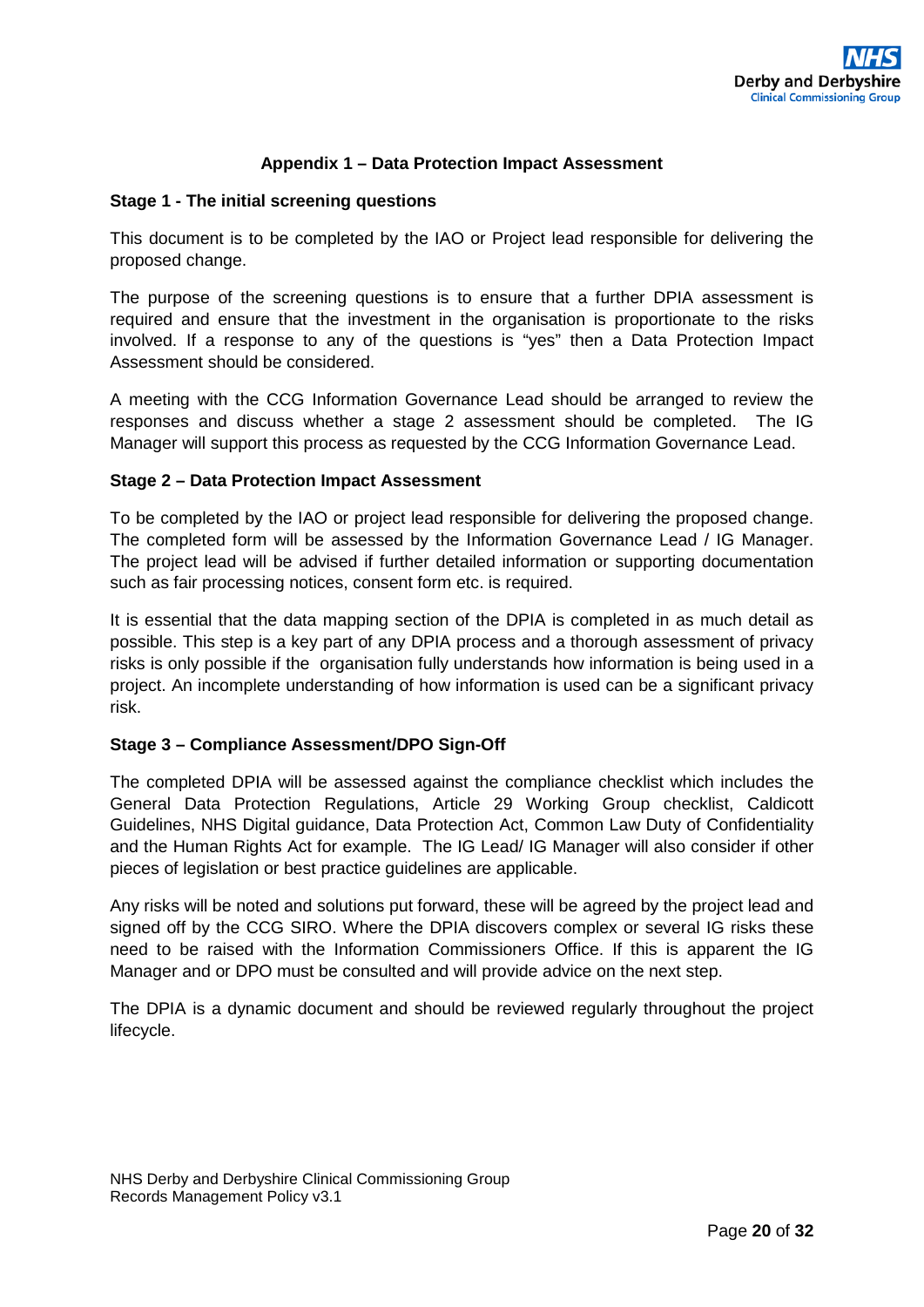The DPIA Process flow diagram is included below:

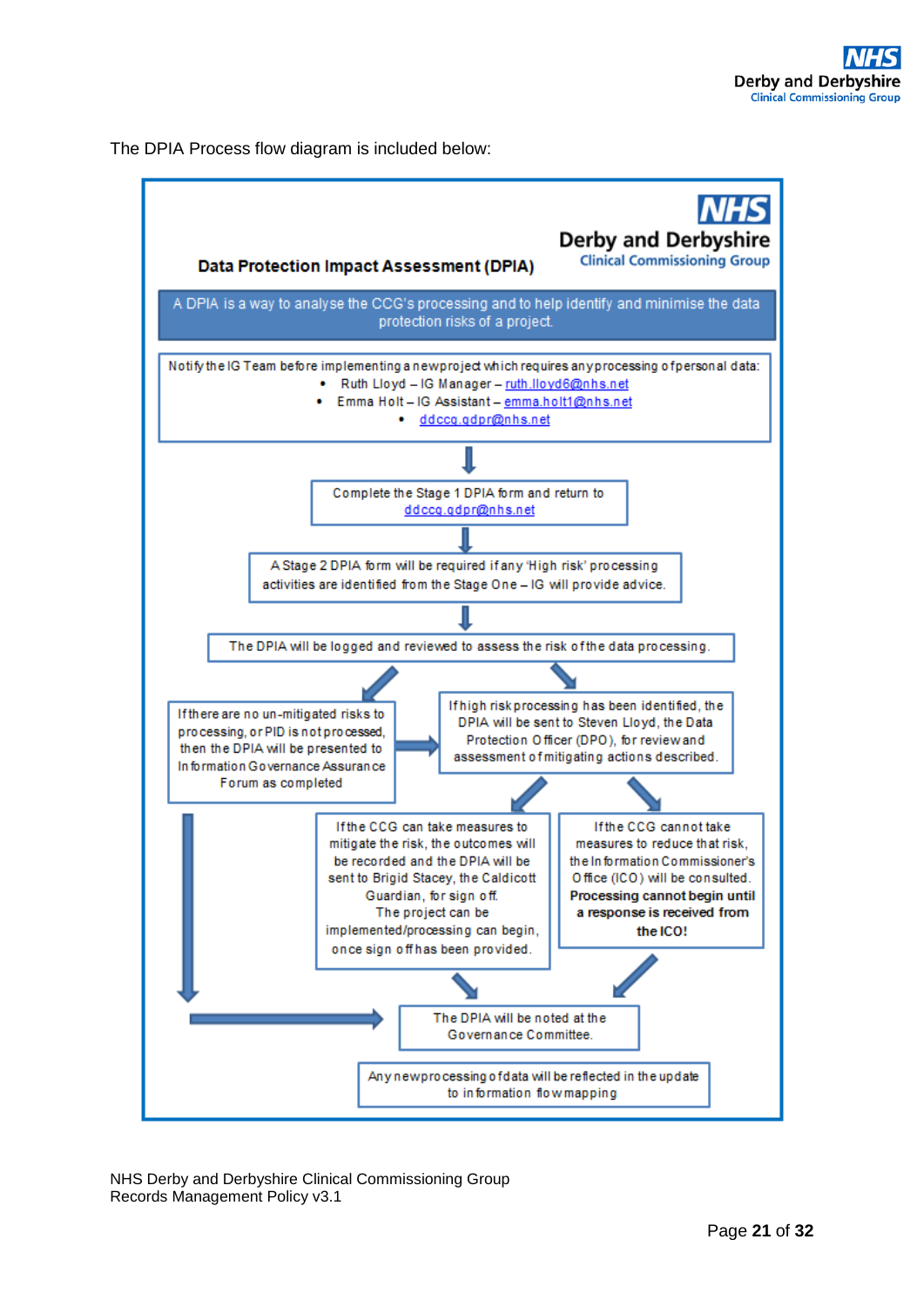#### <span id="page-21-0"></span>**Appendix 2 - Information Asset Owner (IAO) Annual Assurance Statement to SIRO**

*This report covers the period From\_\_\_\_\_\_\_\_\_\_\_\_\_\_ to \_\_\_\_\_\_\_\_\_\_\_\_\_\_\_\_* 

I can confirm that the following activities relating to my role as an IAO and to the use of my information asset(s), have been conducted/are in place during the period indicated above:

- 1. I am up to date with my information risk management training (e-learning or equivalent) requirements.
- 2. I ensure those who have access to my information asset(s) are up to date with their information risk awareness training (e-learning or equivalent) requirements.
- 3. I ensure all Directorate information asset(s) for which I am owner are recorded on the CCG's Information Asset Register and the entries are up to date.
- 4. I keep records of the access controls (which adhere to the 'need to know' principle) to my information assets. For my information assets that contain personal data I keep a record of individuals that have access to or handle that personal data. System and user access is granted to individuals or groups / teams on a role specific basis and is regularly reviewed to ensure only those with a specific need are granted access rights
- 5. I approve and keep a record of instances where my information assets have been saved on a removable media device.
- 6. I only allow Personal Data contained in my asset(s) to be transferred to personally owned ICT in exceptional circumstances and only when it has been agreed in advance by me or my SIRO.
- 7. I only allow Personal Data contained in my asset(s) to be transferred to non-encrypted removable media devices in exceptional circumstances and only when it has been agreed in advance by me or my SIRO.
- 8. Any disposal of information assets is in accordance with the organisation's Information Lifecycle Management Policy.
- 9. I consider the risks to my information assets; any significant information risks are escalated as set out in the Information Risk Policy. The CCG Risk Register is updated as necessary.
- 10. I report any misuse, theft or loss of my information asset(s) to the appropriate team.
- 11. I ensure that any personal data in my information assets is handled in accordance with the Data Protection Act 2018 and data sharing agreements are in place where required.
- 12. I ensure that Privacy Impact Assessments are undertaken where there is a proposal to change how information is shared and used.

| <b>.</b><br>או<br>_ | _____ |  |
|---------------------|-------|--|
|---------------------|-------|--|

Position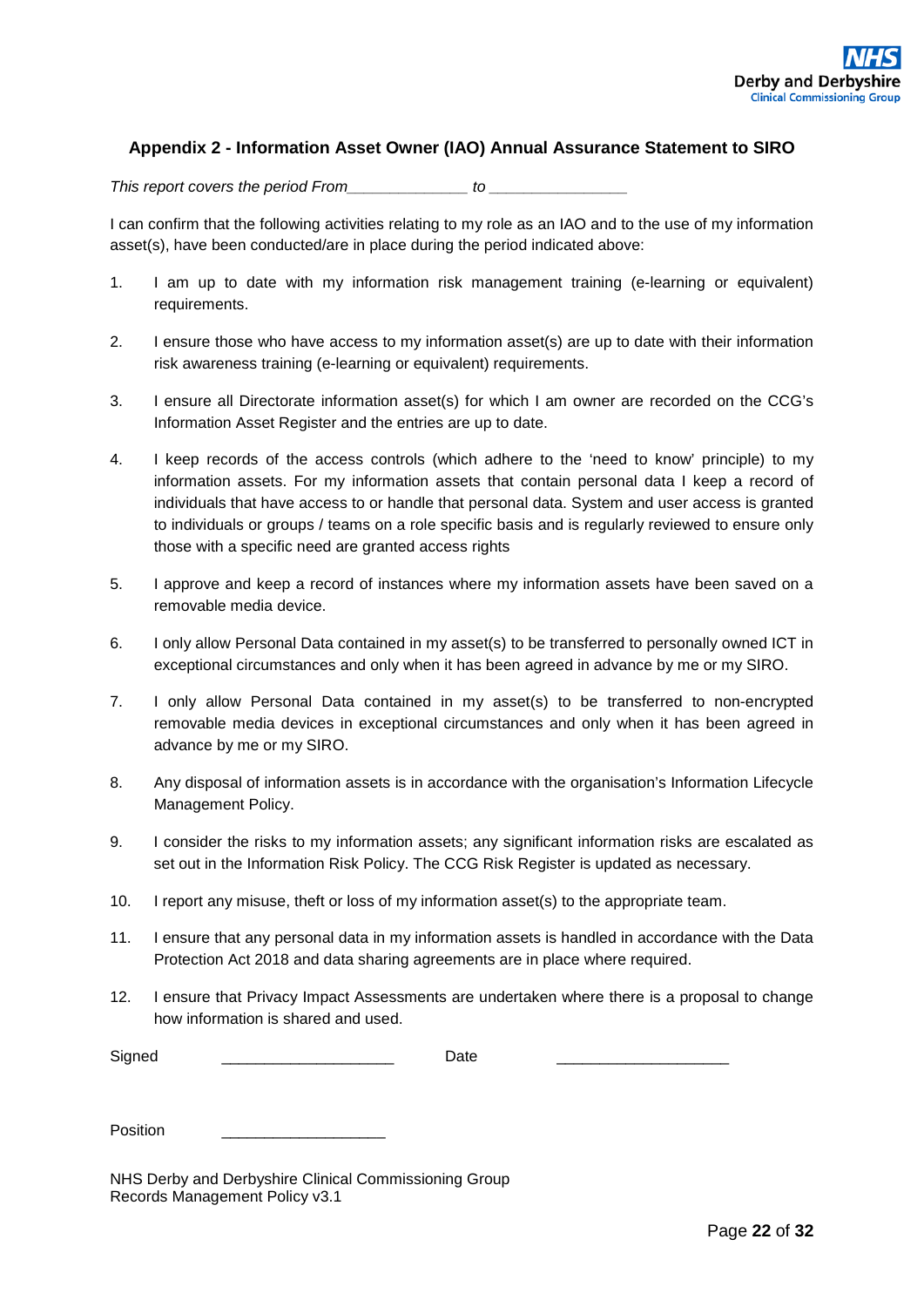#### **Appendix 3 – Confidentiality Audit Spot Check**



| the CCG undertook a review of Information Governance / data & physical security within the building.<br>On the contract of the contract of the contract of the contract of the contract of the contract of the contract of the contract of the contract of the contract of the contract of the contract of the contract of the contrac |  |                                       |  |  |  |
|----------------------------------------------------------------------------------------------------------------------------------------------------------------------------------------------------------------------------------------------------------------------------------------------------------------------------------------|--|---------------------------------------|--|--|--|
| Room number and location:                                                                                                                                                                                                                                                                                                              |  |                                       |  |  |  |
| A review of your workstation identified:                                                                                                                                                                                                                                                                                               |  |                                       |  |  |  |
| No Issues                                                                                                                                                                                                                                                                                                                              |  | Observations and any further comment: |  |  |  |
| Unattended PC with screen unlocked                                                                                                                                                                                                                                                                                                     |  |                                       |  |  |  |
| Written down passwords                                                                                                                                                                                                                                                                                                                 |  |                                       |  |  |  |
| Unattended Smart card                                                                                                                                                                                                                                                                                                                  |  |                                       |  |  |  |
| Unprotected patient details                                                                                                                                                                                                                                                                                                            |  |                                       |  |  |  |
| Unprotected confidential information                                                                                                                                                                                                                                                                                                   |  |                                       |  |  |  |
| Valuables left unattended                                                                                                                                                                                                                                                                                                              |  |                                       |  |  |  |
| Other                                                                                                                                                                                                                                                                                                                                  |  |                                       |  |  |  |

<span id="page-22-0"></span>A summary report on the findings of this spot-check will be reported to the Senior Management Team and Governance Committee. Please ensure you are up to date with your Information Governance training. There are additional modules available on the Health and Social Care Information Centre (HSCIC) website covering password protection, secure transfer of personal data, secure handling of confidential information and information security. Security Check 2019/2020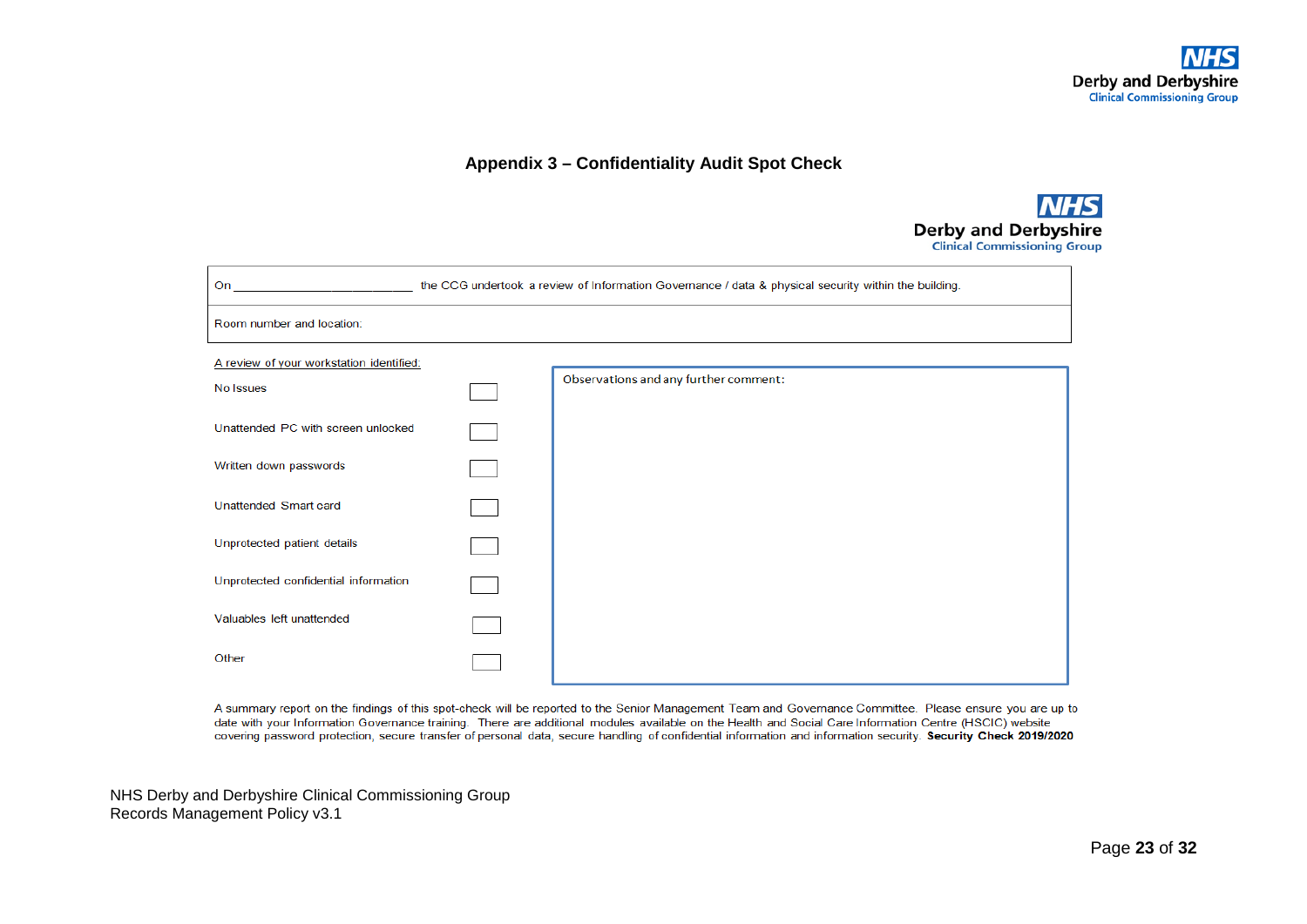## **Appendix 4 – Safe Haven Procedure**

- <span id="page-23-0"></span>It is mandatory that secure points for the transfer of personal confidential data and sensitive information are available in order to ensure that the CCG meets its duty of confidentiality.
- Access controls and registered access levels to these secure receiving points should be restricted to those needing to access the information in order to perform their role and all staff members must be made aware of their own responsibility for ensuring the protection of personal information received in to a safe haven.
- The term 'Safe Haven' can also be considered to be a location within an organisation where confidential information is both received and stored in a secure manner.
- The Safe Haven concept should be used to ensure good practice for all person identifiable, confidential and/or sensitive information received and sent from the CCG and contractors should seek assurances from system suppliers concerning the security of digital communications channels.
- The procedure applies to all personal confidential data and/or sensitive information including corporate sensitive information that may be transferred via the following formats:
	- o Post/courier
	- o Telephone
	- o Fax machines (Prohibited from April 2020)
	- o Email
	- o SMS Messaging Instant Messaging (IM)
	- o Web Interfaces
	- o Portable Data Storage Devices
- All routine transfers/flows of personal, confidential and sensitive information should be subject to a risk assessment and procedures should be in place to ensure receipt at a secure and protected point.
- The principles and procedure in this document should be adhered to for all person identifiable, confidential and/or sensitive information processed by the CCG.
- The Accountable Officer is responsible for ensuring the safe use and transfer of personal confidential data and corporate sensitive data in the CCG.
- The Senior Information Risk Owner (SIRO) is responsible for understanding how the strategic business goals of the organisation may be impacted by any information risks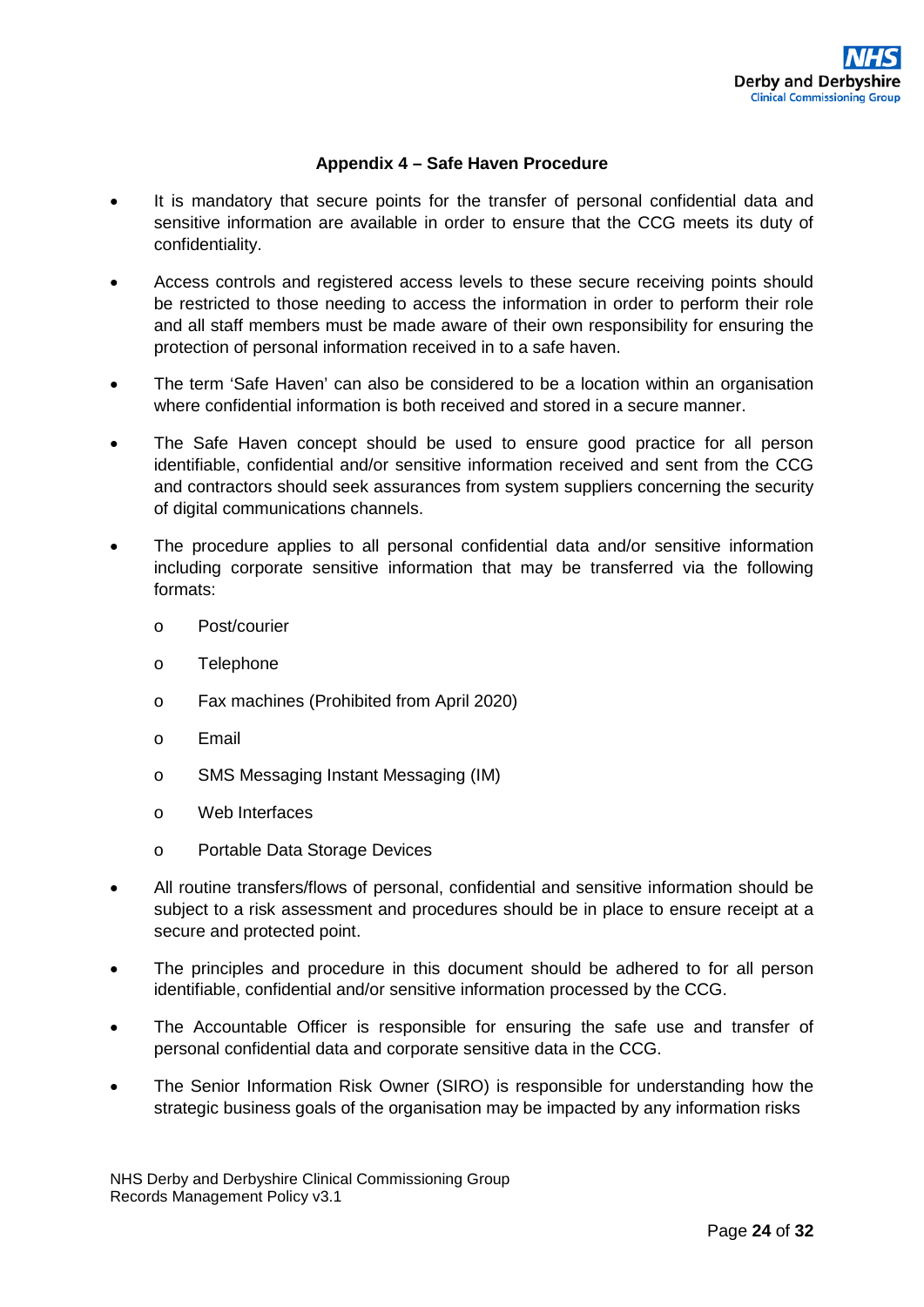- Information Asset Owners (IAO) are responsible for ensuring that information is protected appropriately, and where the information is shared that the proper confidentiality, integrity and availability safeguards apply. IAOs are accountable should an information security incident occur.
- Information Asset Administrators (IAA) are responsible for supporting the IAO to fulfil their responsibilities. IAAs will ensure that policies and procedures are followed, recognise actual or potential security incidents, consult with their IAO on incident management and ensure that information asset registers are accurate and up to date.
- The Caldicott Guardian is responsible for protecting the confidentiality of patient information and ensuring that appropriate procedures are in place.
- All Staff are responsible for ensuring personal confidential and corporate sensitive data is kept secure and confidential at all times. Staff must only process information on a 'need to know basis'
- Personal confidential data and sensitive documents and records will be stored in locked drawers or cabinets, in a locked office area with a swipe card door entry security system, or coded key pad, limited to authorised staff working for the CCG.
- Identification and/or approval will be required from a relevant Information Asset Owner (IAO) before a member of the CCG staff will be given access to information stored in a Safe Haven.
- Unauthorised people will not be allowed access to areas where confidential information is kept unless supervised. ID badges will be checked before access is permitted.
- The office or workspace should be sited in such a way that only authorised staff can enter that location i.e. it is not an area which is readily accessible to any member of staff who work in the same building or office or any visitors
- If sited on the ground floor any windows should have locks on them.
- The room should conform to health and safety requirements in terms of fire, safety from flood, theft or environmental damage.
- A nominated person will be responsible for the security of locked cabinets where personal confidential data and sensitive records are stored within individual business teams. They will be responsible for the safe-keeping of the information stored in the cabinets.
- Desks should be kept clear and all personal confidential data locked away at the end of the day.
- Computers should not be left on view or accessible to unauthorised staff and should have a secure screensaver function and be switched off when not in use.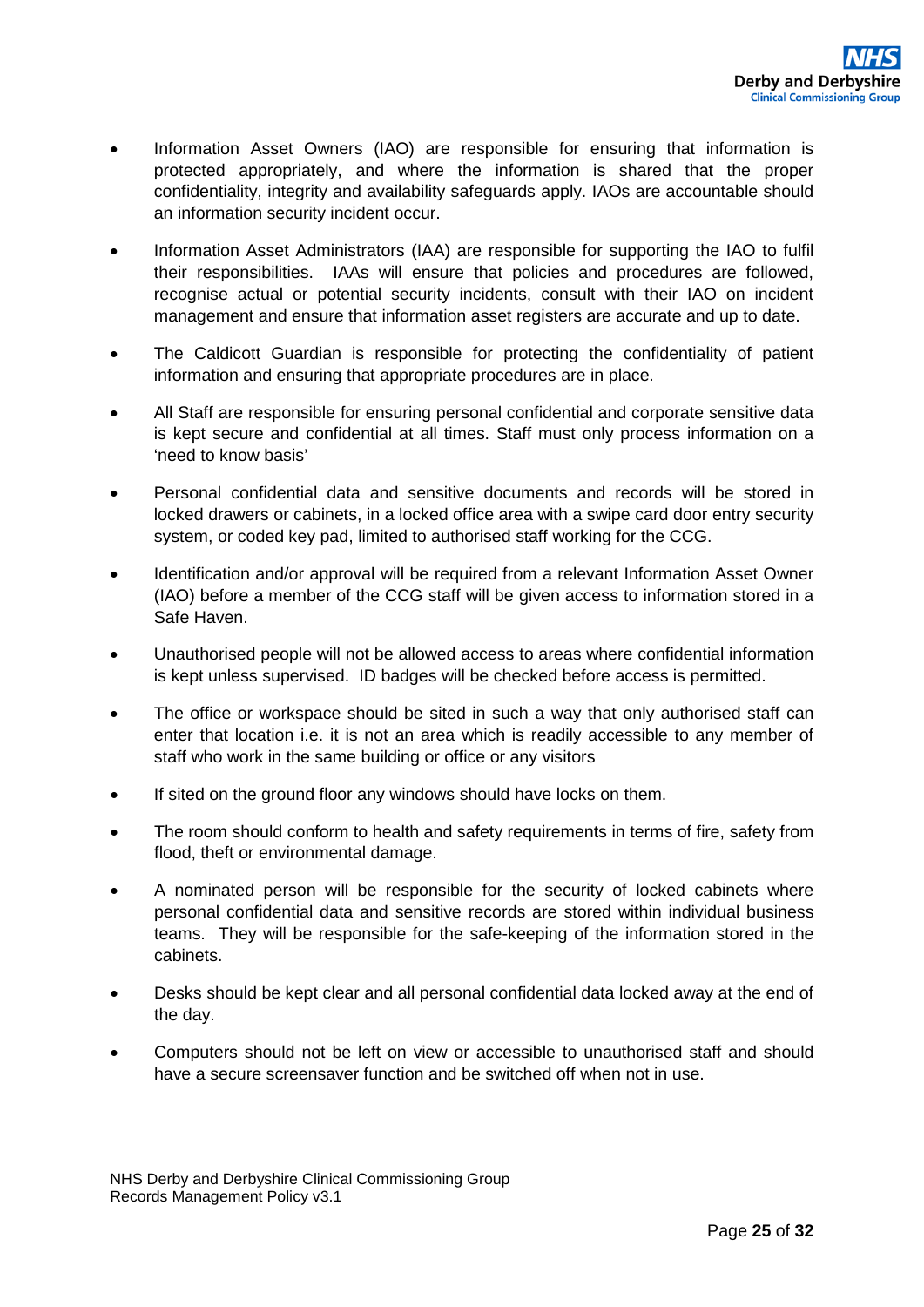- Business teams that have a Safe Haven storage facility within their own work areas should ensure an appropriate tracking system is in place for all information stored in the facility.
- All business areas that have personal, confidential data and/or sensitive information must have an appropriate Safe Haven and ensure that it meets appropriate standards (ie that it complies with the Data Protection Act2018, in particular with reference to Principle 7. Appropriate technical and organisational measures shall be taken against unauthorised or unlawful processing of personal data and against accidental loss or destruction of, or damage to, personal data; and Caldicott Principle 4 Access to patient identifiable information should be on a strict need-to-know basis).
- The person removing the information is then responsible for maintaining its confidentiality and returning it as quickly as possible to its storage place.
- Fax machines are not to be used within the CCG. Their use will become unlawful from April 2020.
- External requesting parties should comply with the CCG Safe Haven Procedure and meet appropriate legislation and related guidance. It is the responsibility of CCG staff to ensure the receiving party is compliant before transferring the information e.g. this may be done by sending/emailing a copy of our Safe Haven Procedure to the requesting party and asking them to ensure compliance.

#### **Communicating by mail**

- When sending person identifiable confidential and/or sensitive information mark the envelope 'Private & Confidential – To be opened by Addressee Only'.
- Confirm the name, department and address of the recipient, do not use acronyms as these can be easily confused. Ask the recipient to acknowledge receipt of the information.
- Seal the information in a robust envelope using strong wrapping tape.
- Where appropriate place the document/record in double bags and send the information by Special Delivery or by courier. Ensure a signed confirmation of receipt is obtained.
- Deliver confidential incoming post immediately or as soon as possible to the recipient but do not leave on the desk or pass to anyone else if the recipient is not available. Lock in a drawer or cabinet until the recipient is available.
- Open incoming mail away from public areas. Mail must be opened by the addressee only if marked as such.
- Pass items not marked with a name or department, that are not labelled 'Private and Confidential' to the Governance Team to establish to whom it belongs.
- Avoid sending large amounts of information about one person or information about many persons by mail.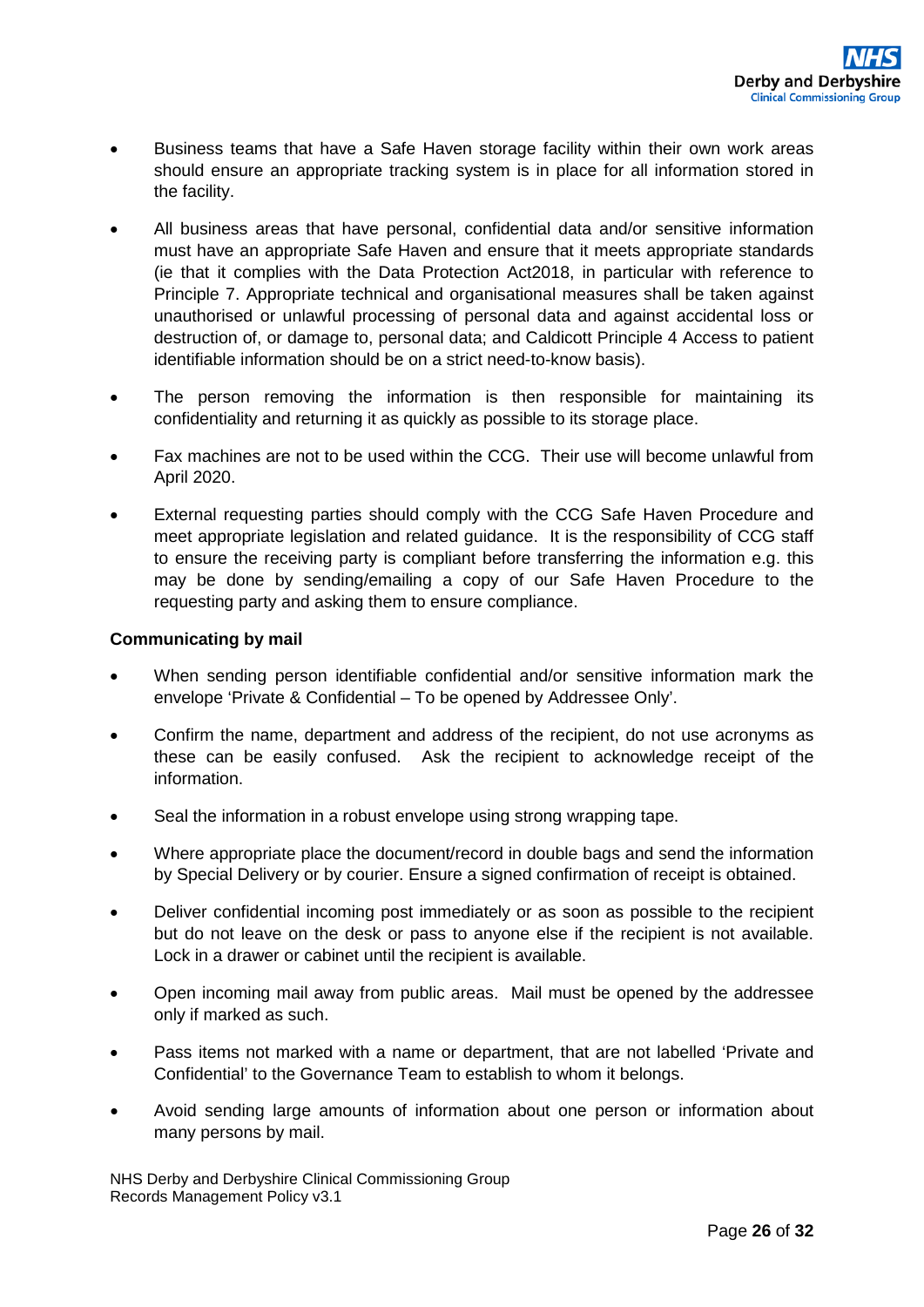- Recipients of frequent or significant numbers of confidential mail are advised to keep a log to record receipt or transfer within the organisation.
- All sensitive documents must be stored face down in public areas and not left unsupervised at any time.

#### **Transfers of bulk confidential hard copy information**

- Lockable crates must be used to move bulk confidential hard copy information from one place to another. Hardcopy information must be stored in a locked cupboard or cabinet.
- Obtain a receipt for hand delivered confidential information.
- Personal confidential information should only be taken off site when absolutely necessary, or in accordance with local policy.
- Record what information you are taking off site and why, and if applicable, where and to whom you are taking it.
- Information must be transported in a sealed container.
- Never leave person identifiable information unattended.
- Ensure the information is returned as soon as possible.
- Record that the information has been returned.

#### **Communicating by Telephone**

- Personal confidential data and/or sensitive information should not be divulged over the telephone because of the risks involved (e.g. being overheard, inadvertent disclosure of confidential information, disclosing confidential information in an appropriate manner etc.)
- If the use of a telephone is essential to convey the information then the following security protocols must be adhered to:
	- o Confirm the name, job title, department and organisation of the person requesting the information, ensuring that you are speaking to the correct person
	- o Take a contact telephone number e.g. main switchboard number (never a direct line or mobile telephone number if possible)
	- o Ring back to confirm that person's identity
	- o Confirm the reason for the request
	- o Provide the information only to the person who has requested it (do not leave messages)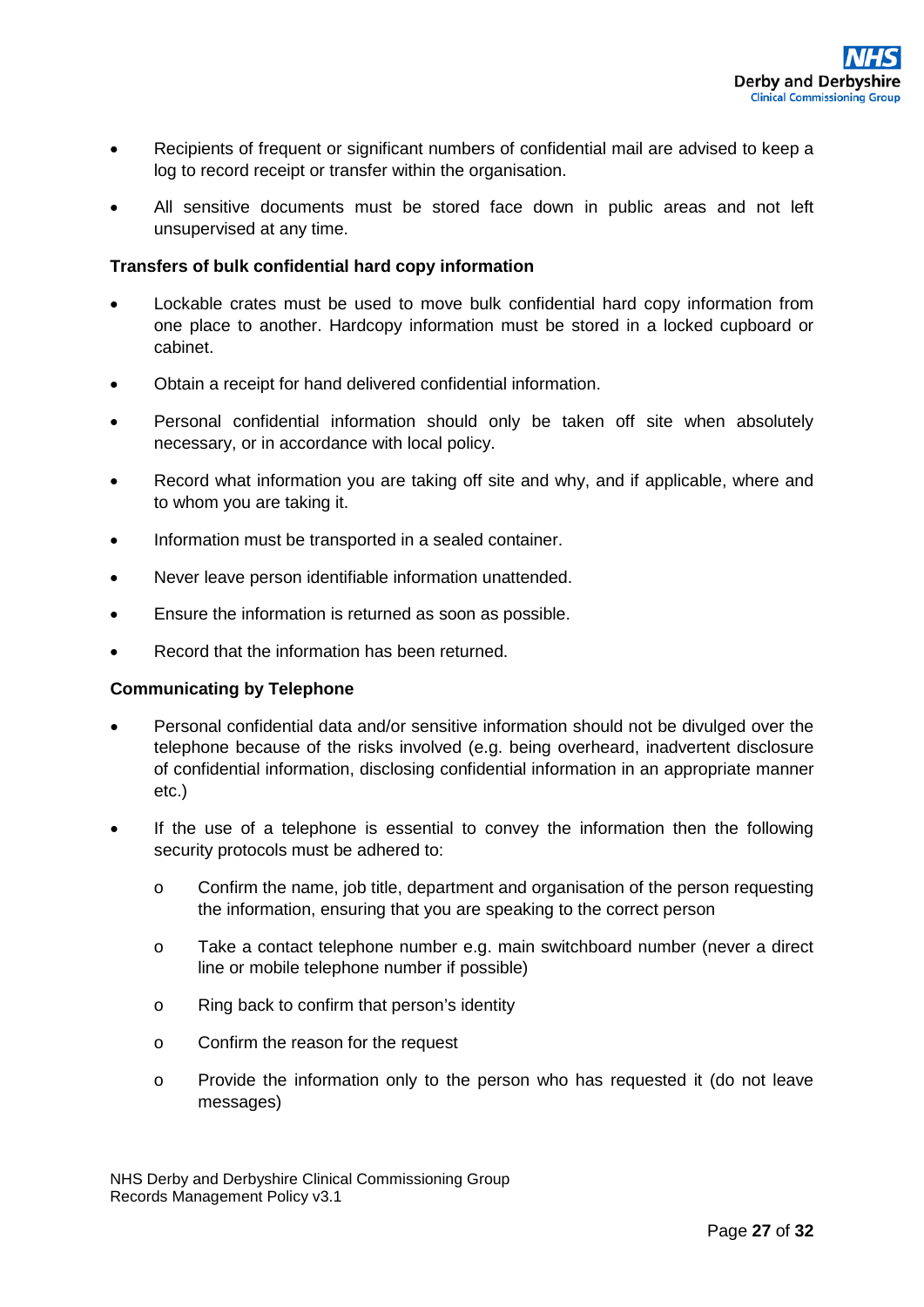- o Ensure that the enquirer has a legitimate right to have access to the information before information is given out and provide information only to the person who has requested it
- o Ensure that you record your name, the date and time of disclosure, the reason for it and who authorised sharing. Also record the recipient's named, job title, organisation and telephone number.
- o Where staff are working in an open plan office an available private room should be used for telephone conversations that are highly confidential.

#### **Communicating by Email**

- NHS mail is currently the only NHS approved method for exchanging person identifiable or sensitive data, but only if both the sender and recipient use an NHS mail account or if sending to another government secure domain.
- Always consider first if email is the best way to send the information. NHS.net email is automatically encrypted in transit, therefore any email sent from one NHS.net email account to another (e.g xxx@nhs.net to yyy@nhs.net) is secure.
- The user sending the email must first confirm the recipient's correct email address, for example verbally over the telephone or through the NHS, net mail directory.
- NHS, net email is hosted on the N3 network and as such forms part of the wider public sector (Public Services Network (PSN). This means that email is encrypted when delivered to any of the following email domains:
	- o NHSmail addresses
- Government secure email domains
	- o Police National Network/Criminal Justice Services secure email domains
	- o Ministry of Defence secure email domains
	- o Local Government/Social Services secure email domains
- All emails sent between these domains are encrypted in transit and the entire environment/infrastructure is accredited with strict end point access controls.
- Emails sent to or received from any other domain is untrusted (open to forging, interception or alteration) unless the NHSmail Encryption feature is used. Please see the CCG Email policy or NHSmail. (Tools / Guidance / Emailing personal confidential data or sensitive information) for full details on how to use the encryption feature.
- Emails containing confidential information should be clearly marked 'Confidential' in the subject header box.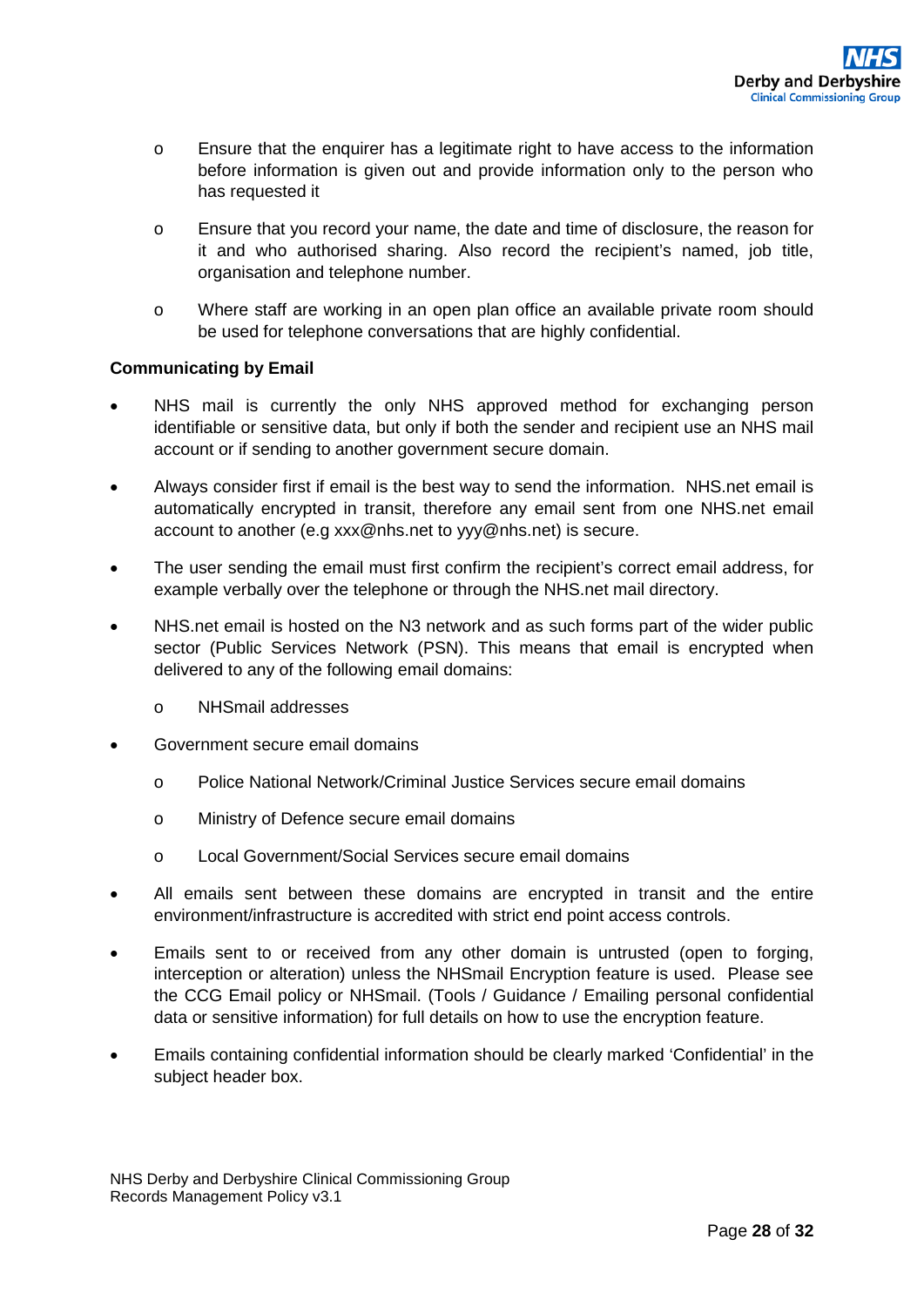- Always check that the email address(es) of the recipient(s) appear correctly in the To and Cc boxes. Automatic recognition of names can result in the information being sent to the incorrect recipient and cause an Information Governance breach.
- If sending to multiple recipients use a distribution list ensuring security permissions and access controls have been checked. The members of the distribution list can be checked through the Properties button when you select it.
- Always ensure that the distribution lists contain only those individuals who are authorised to receive the information.
- Do not send or forward person identifiable, confidential and/or sensitive information by email to any person or organisation that is not specifically authorised to receive and view that information.
- Do not send emails containing personal confidential data and/or sensitive information to your home computer or personal email accounts.
- Emails containing personal confidential data and/or sensitive information must be stored appropriately upon receipt e.g. incorporated within HR personal records and deleted from the email system when no longer required.
	- o SMS Text Messages should not be used to convey person confidential data and/or sensitive information.

#### **Instant Messaging**

- Personal confidential data and sensitive information can be transferred via instant messaging by the NHS approved platform Skype for Business. Other platforms such as WhatsApp are insecure and should not be used.
- Users should exercise the same care as they would when using email communications to ensure that the correct recipients are contacted, only authorised users receive the information, information is managed appropriately.

#### **Portable Storage Devices**

- Data storage devices e.g. Hard Drives, Memory Sticks, CD's, DVD's, PDA's or mobile telephones containing personal confidential information or business sensitive information must be encrypted to NHS standards using encryption provided by the CCG in conjunction with IT services.
- Laptops are classed as moveable media. When travelling, laptops must not be carried in open view and must be removed from sight and not left in the car once the journey is complete. If laptops are taken home by staff they must be kept safely and securely. This means that other members of their family and/or their friends/colleagues must not be able to access or use the laptop.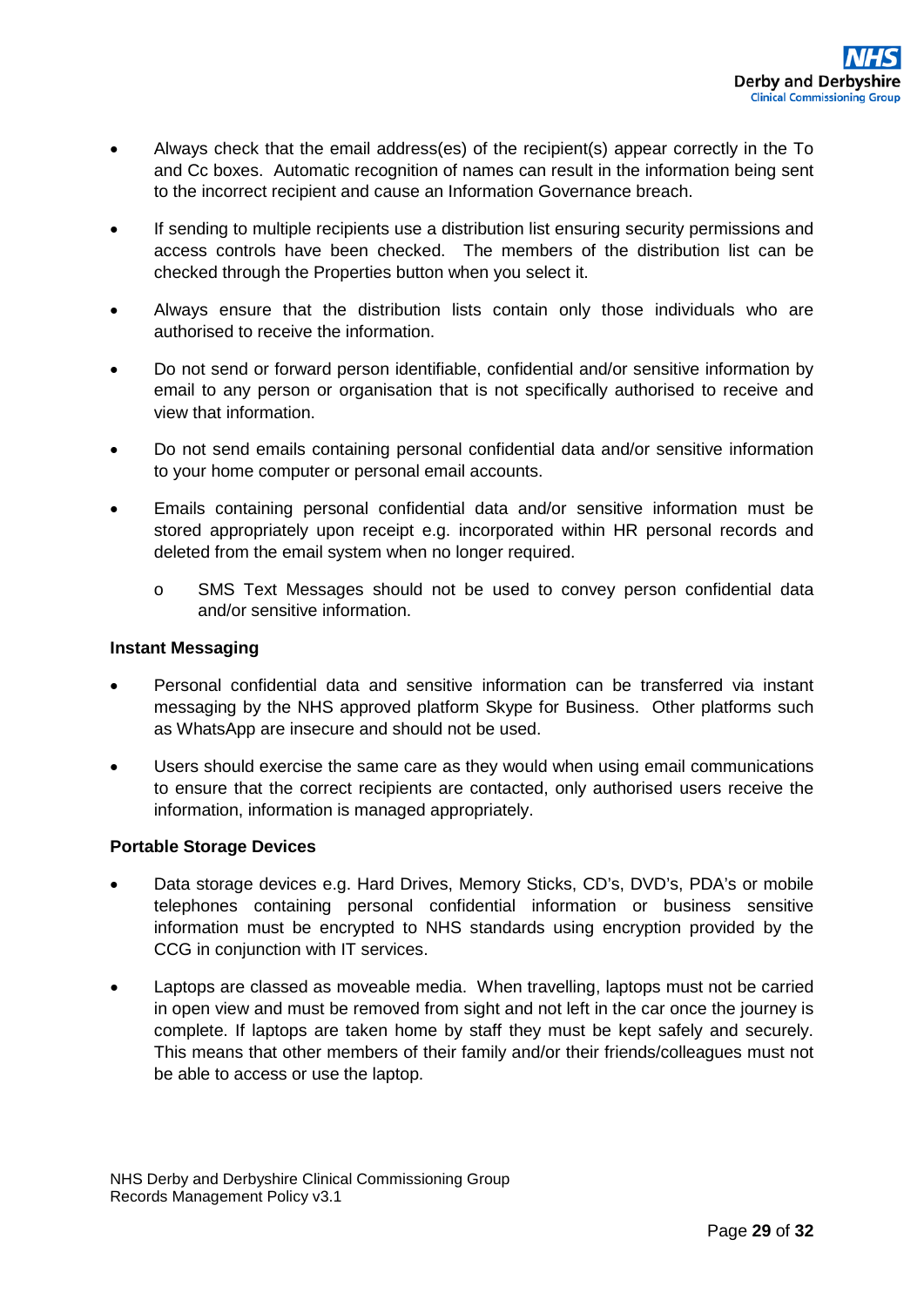## **Safe Haven Printers**

- There are no designated safe haven printers, however, CCG sites with printers that have a 'secure print' function should use this to print confidential documents e.g. Multi-Functional Devices. Where this is not possible, staff must ensure confidential printing is collected immediately.
- Confidential printing that is left lying around should be reported to the IG team.

## **Information Flow Mapping**

- To support Safe Haven principles and implementation the CCG must ensure that all information transfers are identified by determining where, why, how and with whom it exchanges information.
- This is known as Information Flow Mapping Mapping. This mapping of Information Flow Mappings, particularly Personal Confidential Data (PCD) will identify the high risk areas of information transfers that require effective management.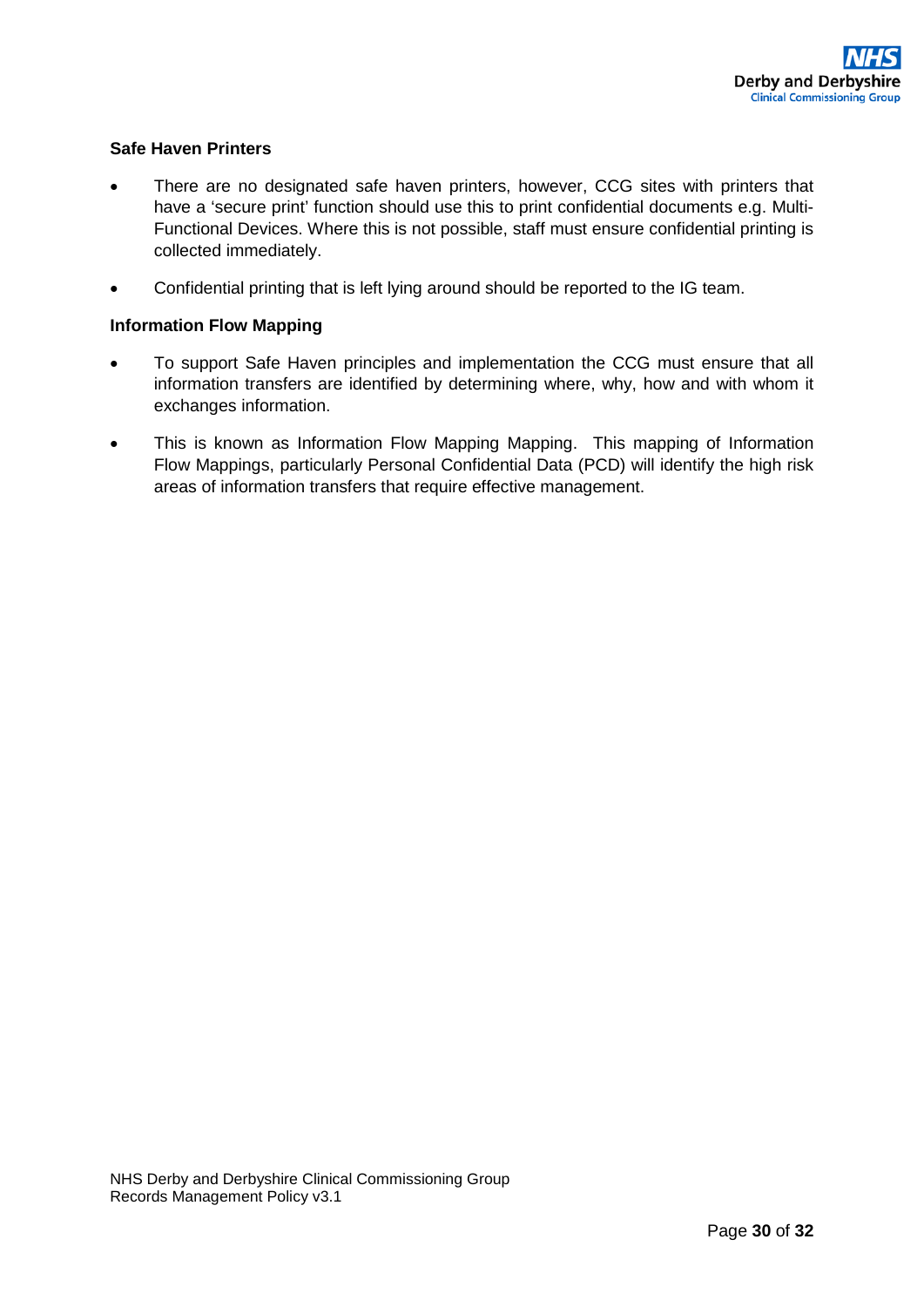#### **Appendix 5 – Best Practice Principles in Naming Files and Folders**

<span id="page-30-0"></span>Naming records consistently, logically and in a predictable way will distinguish similar records from one another at a glance, and by doing so will facilitate the storage and retrieval of data. Through consistency and the application of logical standards we benefit from secure storage, and the ability to locate and access information. The CCG have chosen not to dictate to teams how files must be referenced, but to provide good practice guidance.

Good practice dictates that all information (files, datasets, documents, or records) should be identifiable and traceable. This can be achieved by following good practices by applying referencing to all documents/files.

Document/file references will include:

- File name, or full file path including file name
- Name/role of file author(s) or originator(s)
- Date of creation, edit or event which is the subject of the document/file
- Version number if applicable & approving committee

Suggested file and folder naming conventions:

- 1. Keep file and folder names short, but meaningful.
- 2. Avoid unnecessary repetition and redundant words in file names and file paths.
- 3. Use capital letters to delimit words, not spaces.
- 4. When including a number in a file name always give it as a two-digit number rather than one, i.e. 01, 02 … 99, unless it is a year or another number with more than two digits.
- 5. If using a date in the file name always state the date 'back to front', and use four digit years, two digit months and two digit days: YYYYMMDD or YYYYMM or YYYY or YYYY-YYYY.
- 6. When including a personal name in a file name give the family name first followed by the initials.
- 7. Avoid using common words such as 'draft' or 'letter' at the start of file names, unless doing so will make it easier to retrieve the record.
- 8. Order the elements in a file name in the most appropriate way to retrieve the record.
- 9. The file names of records relating to recurring events should include the date and a description of the event, except where the inclusion of any of either of these elements would be incompatible with rule 2.